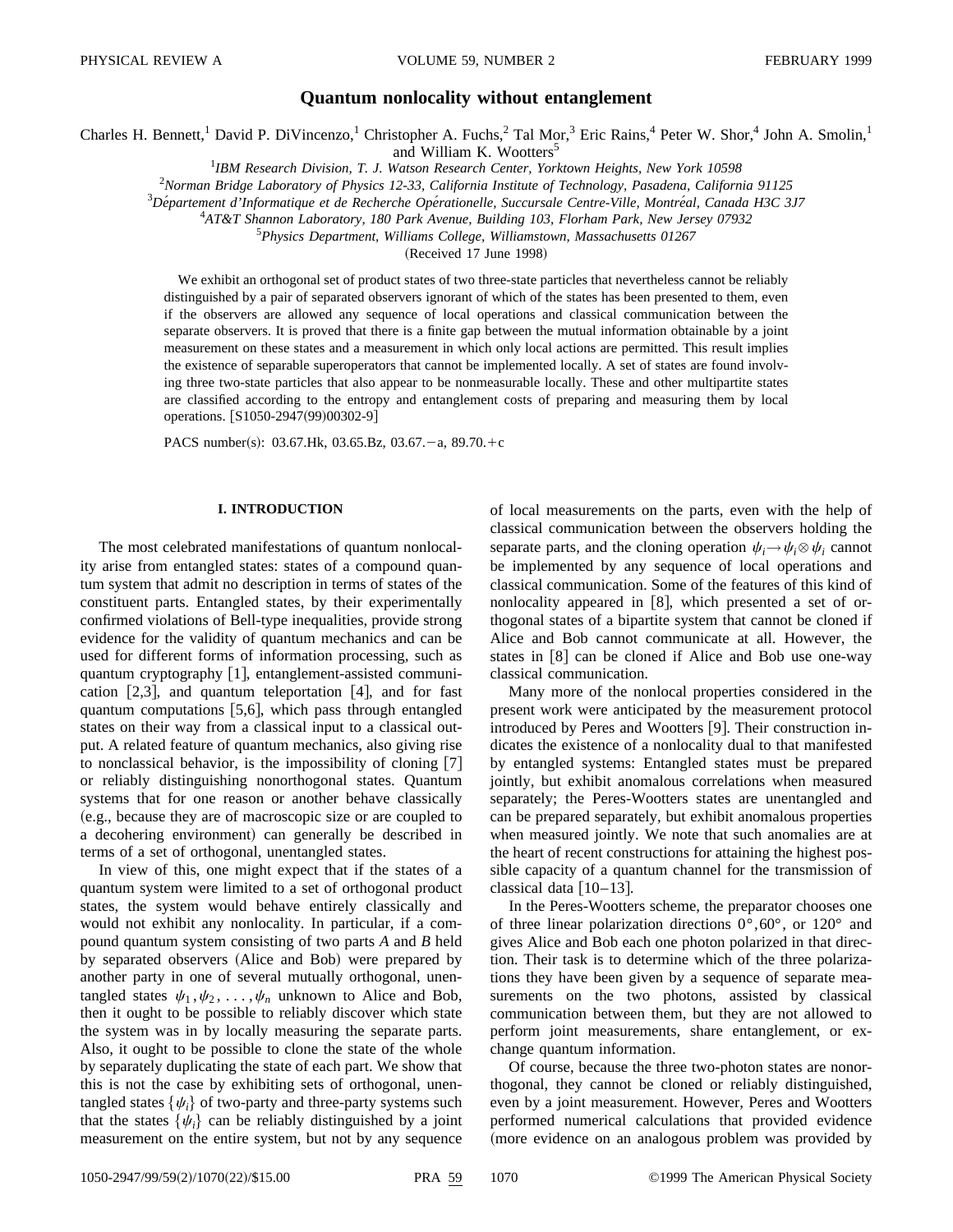the work of Massar and Popescu  $[14]$  indicating that a single joint measurement on both particles yielded more information about the states than any sequence of local measurements. Thus unentangled nonorthogonal states appear to exhibit a kind of quantitative nonlocality in their degree of distinguishibility. The discovery of quantum teleportation, incidentally, grew out of an attempt to identify what other resource, besides actually being in the same place, would enable Alice and Bob to make an optimal measurement of the Peres-Wootters states.

Another antecedent of the present work is a series of papers  $[15-17]$  resulting in the conclusion  $[17]$  that several forms of quantum key distribution  $[18]$  can be viewed as involving orthogonal states of a serially presented bipartite system. These states cannot be reliably distinguished by an eavesdropper because she must let go of the first half of the system before she receives the second half. In this example, the serial time ordering is essential: if, for example, the two parts were placed in the hands of two separate classically communicating eavesdroppers rather than being serially presented to one eavesdropper, the eavesdroppers could easily cooperate to identify the state and break the cryptosystem.

In this paper we report a form of nonlocality qualitatively stronger than either of these antecedents. We extensively analyze an example in which Alice and Bob are each given a three-state particle and their goal is to distinguish which of nine product states  $\psi_i = |\alpha_i\rangle \otimes |\beta_i\rangle$ ,  $i = 1, \dots, 9$ , the composite  $3\times3$  quantum system was prepared in. Unlike the Peres-Wootters example, these states are *orthogonal*, so the joint state could be identified with perfect reliability by a collective measurement on both particles. However, the nine states are not orthogonal as seen by Alice or Bob alone, and we prove that they cannot be reliably distinguished by any sequence of local measurements, even permitting an arbitrary amount of classical communication between Alice and Bob. We call such a set of states locally immeasurable and give other examples, e.g., a set of two mixed states of two two-state particles [quantum bits (qubits)] and sets of four or eight pure states of three qubits, which apparently cannot be reliably distinguished by any local procedure despite being orthogonal and unentangled.

In what sense is a locally immeasurable set of states ''nonlocal?'' Surely not in the usual sense of exhibiting phenomena inexplicable by any local hidden variable (LHV) model. Because the  $\psi_i$  are all product states, it suffices to take the local states  $\alpha_i$  and  $\beta_i$ , on Alice's and Bob's side respectively, as the local hidden variables. The standard laws of quantum mechanics (e.g., Malus's law), applied separately to Alice's and Bob's subsystems, can then explain any local measurement statistics that may be observed. However, an essential feature of classical mechanics, not usually mentioned in LHV discussions, is the fact that variables corresponding to real physical properties are *not* hidden, but in principle measurable. In other words, classical mechanical systems admit a description in terms of local *unhidden* variables. The locally immeasurable sets of quantum states we describe here are nonlocal in the sense that, if we believe quantum mechanics, there is no local unhidden variable model of their behavior. Thus a measurement of the whole can reveal more information about the system's state than any sequence of classically coordinated measurements of the parts.

The inverse of local measurement is local preparation, the mapping from a classically provided index *i* to the designated state  $\psi_i$ , by local operations and classical communication. If the states  $\psi_i$  are unentangled, local preparation is always possible, but for any locally immeasurable set of states this preparation process is necessarily *irreversible* in the thermodynamic sense, i.e., possible only when accompanied by a flow of entropy into the environment. Of course if quantum communication or global operations were allowed during preparation, the preparation could be done reversibly, provided the states being prepared are orthogonal.

By eliminating certain states from a locally immeasurable set [such as  $\{\psi_1, \ldots, \psi_9\}$  in Eq. (3) below], we obtain what appears to be a weaker kind of nonlocality, in which the remaining subset of states is both locally preparable and locally measurable, but in neither case (as far as we have been able to discover) by a thermodynamically reversible process. Curiously, in these situations, the entropy of preparation (by the best protocols we have been able to find) exceeds the entropy of measurement.

Besides entropies of preparation and measurement we have explored other quantitative measures of nonlocality for unentangled states. One obvious measure is the amount of quantum communication that would be needed to render an otherwise local measurement process reliable. Another is the mutual information deficit when one attempts to distinguish the states by the best local protocol. Finally, one can quantify the amount of advice, from a third party who knows *i*, that would be sufficient to guide Alice and Bob through an otherwise local measurement procedure.

The results of this paper also have a bearing on, and were directly motivated by, a question that arose recently in the context of a different problem in quantum information processing. This is the problem of *entanglement purification*, in which Alice and Bob have a large collection of identical bipartite mixed states that are partially entangled. Their object is to perform a sequence of operations locally, i.e., by doing quantum operations on their halves of the states and communicating classically, and end up with a smaller number of pure, maximally entangled states. Recently, bounds on the efficiency of this process have been studied by Rains  $[19]$ and Vedral and Plenio [20]; other constraints on entanglement purification by separable superoperators have recently been studied by Horodecki *et al.* [21].

In their work, they represent the sequence of operations using the theory of *superoperators*, which can describe any combination of unitary operations, interactions with an ancillary quantum system or with the environment, quantum measurement, classical communication, and subsequent quantum operations conditioned on measurement results. In the operator-sum representation of superoperators developed by Kraus and others, the general final state  $S(\rho)$  of the density operator of the system is written as a function of the initial state  $\rho$  as

$$
S(\rho) = \sum_{k} S_{k}\rho S_{k}^{\dagger}.
$$
 (1)

The  $S_k$  operators appearing in this equation will be referred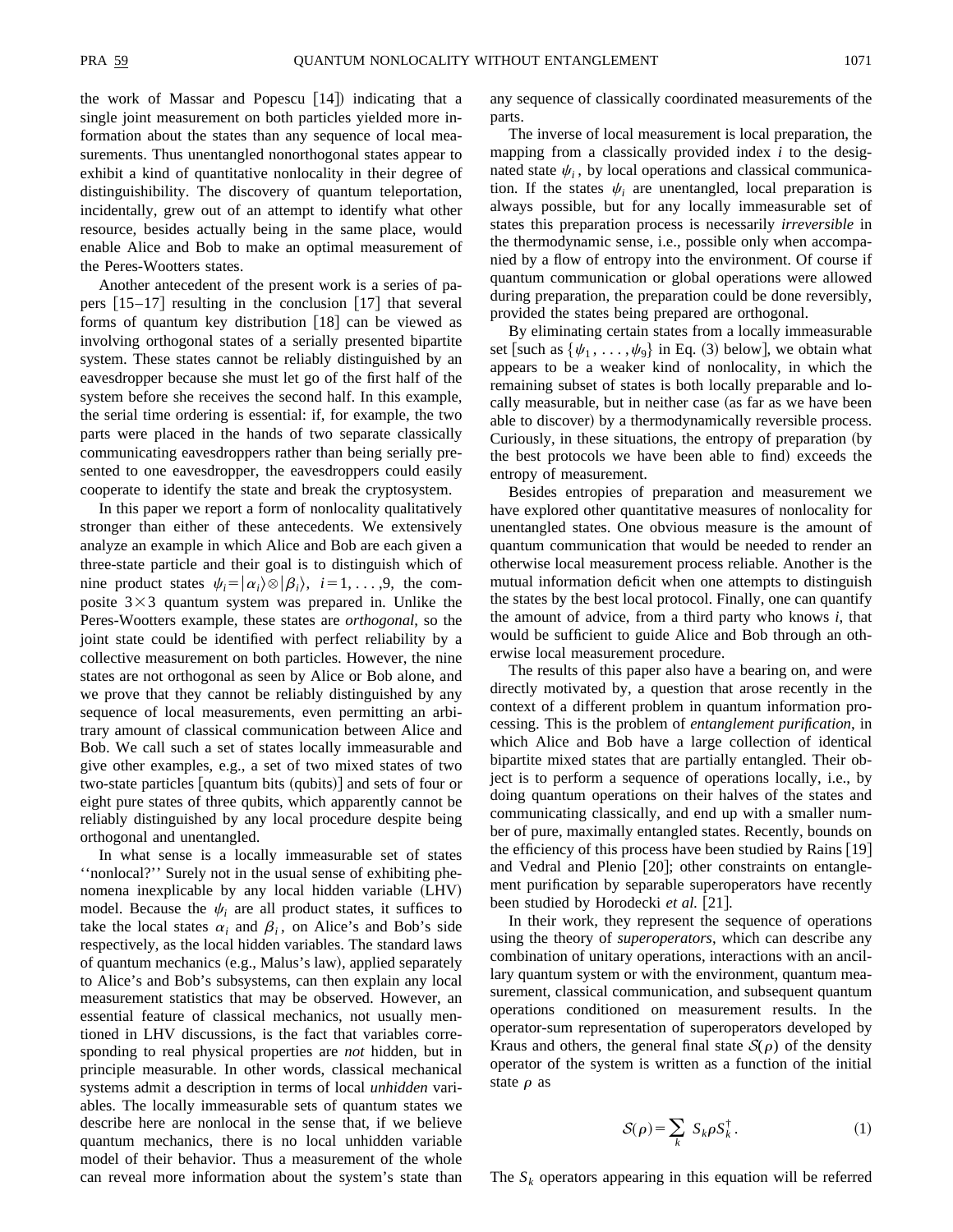to as ''operation elements.'' A *trace-decreasing* superoperator satisfies the condition  $0 \le \sum_k S_k^{\dagger} S_k < 1$  and is appropriate for describing the effect of arbitrary quantum measurements on the system (see [22], Sec. III), while a *trace-preserving* superoperator specified by  $\Sigma_k S_k^{\dagger} S_k = 1$  describes a general time evolution of the density operator if a measurement is not made or its outcomes are ignored  $[23]$ . Reference  $[24]$ has a useful general review of the superoperator formalism.

To impose the constraint that Alice and Bob act only locally, Rains and Vedral and Plenio restricted their attention to *separable* superoperators, in which the operation elements have a direct product form involving an Alice operation and a Bob operation:

$$
S_k = A_k \otimes B_k. \tag{2}
$$

We will show in Sec. II B (see also  $[22]$ , Sec. IX C) that all operations that Alice and Bob can perform during entanglement purification *bilocally*, in which they can perform local quantum operations and communicate classically, can be written in this separable form. This was enough for the derivation of valid upper bounds on the efficiency of entanglement purification. However, the natural question that this led to is the converse, that is, can all separable superoperators be implemented by bilocal operations?

The answer to this question is definitely *no*, as a result of the examples that we analyze in this paper. Quantum measurements are a subset of the superoperators, and measurements involving only product states are separable superoperators. Thus our proof that some unentangled states cannot be distinguished locally shows that some separable superoperators cannot be implemented by only separate operations by Alice and Bob with classical communication between them. This indicates that any further investigations of entanglement purification protocols involving separable superoperators will have to be performed with some caution.

This paper is organized as follows. Section II presents the  $3\times3$  example and sketches the proof that these states cannot be distinguished by local measurements. Appendix B gives many of the important details of this proof and Appendix A supplies a crucial technical detail that all superoperators can be decomposed into a sequence of very weak measurements. Section III shows how the measurement can be done locally if some states are excluded and presents the best measurement strategy we have found for distinguishing (imperfectly) all nine states. Section IV shows how the measurement can be done for the  $3\times3$  example if entanglement is supplied. Section V analyzes the thermodynamics of local state measurement, studying the heat generated in measurement and in state preparation; Appendix C gives some details. Section VI analyzes a three-party  $2 \times 2 \times 2$  example involving eight pure states. Section VII gives other compact examples (four pure states in a  $2\times2\times2$  system, two mixed states in a  $2\times2$  system) and poses some questions for the future (Appendix D gives details of a specific problem considered there).

## **II. A SEPARABLE MEASUREMENT THAT IS NOT BILOCAL**

## **A. Ensemble of states in a 3**3**3 Hilbert space**

We will consider the following complete, orthonormal set of product states  $\psi_i = |\alpha_i\rangle \otimes |\beta_i\rangle$ . They exist in a nine-



FIG. 1. Graphical depiction of the nine orthogonal states of Eq.  $(3)$  as a set of dominoes.

dimensional Hilbert space, with Alice and Bob each possessing three dimensions. We will use the notation  $|0\rangle, |1\rangle$ , and  $|2\rangle$  for the bases of Alice's and Bob's Hilbert spaces. The orthonormal set has the form  $\ket{\alpha}\otimes\ket{\beta}$ :

$$
\psi_1 = |1\rangle \otimes |1\rangle,
$$
  
\n
$$
\psi_2 = |0\rangle \otimes |0 + 1\rangle,
$$
  
\n
$$
\psi_3 = |0\rangle \otimes |0 - 1\rangle,
$$
  
\n
$$
\psi_4 = |2\rangle \otimes |1 + 2\rangle,
$$
  
\n
$$
\psi_5 = |2\rangle \otimes |1 - 2\rangle,
$$
  
\n
$$
\psi_6 = |1 + 2\rangle \otimes |0\rangle,
$$
  
\n
$$
\psi_7 = |1 - 2\rangle \otimes |0\rangle,
$$
  
\n
$$
\psi_8 = |0 + 1\rangle \otimes |2\rangle,
$$
  
\n
$$
\psi_9 = |0 - 1\rangle \otimes |2\rangle.
$$

Here  $|0\pm 1\rangle$  stands for  $(1/\sqrt{2})(|0\rangle \pm |1\rangle)$ , etc. Figure 1 shows a suggestive graphical way to depict the nine states of Eq.  $(3)$  in the  $3\times3$  Hilbert space of Alice and Bob. The four dominoes represent the four pairs of states that involve superpositions of the basis states. State  $\psi_1$  is clearly special in that it involves no such superposition.

### **B. Measurement**

We will show that the separable superoperator  $S(\rho)$  $=\sum_i S_i \rho S_i^{\dagger}$  consisting of the projection operators

$$
S_i = |i\rangle_A |i\rangle_B \langle \psi_i |
$$
 (4)

cannot be performed by local operations of Alice and Bob, even allowing any amount of classical communication between them. In Eq.  $(4)$  the output Hilbert space is different from the input; it is a space in which both Alice and Bob separately have a complete and identical record of the outcome of the measurement. See Sec. VII for a discussion of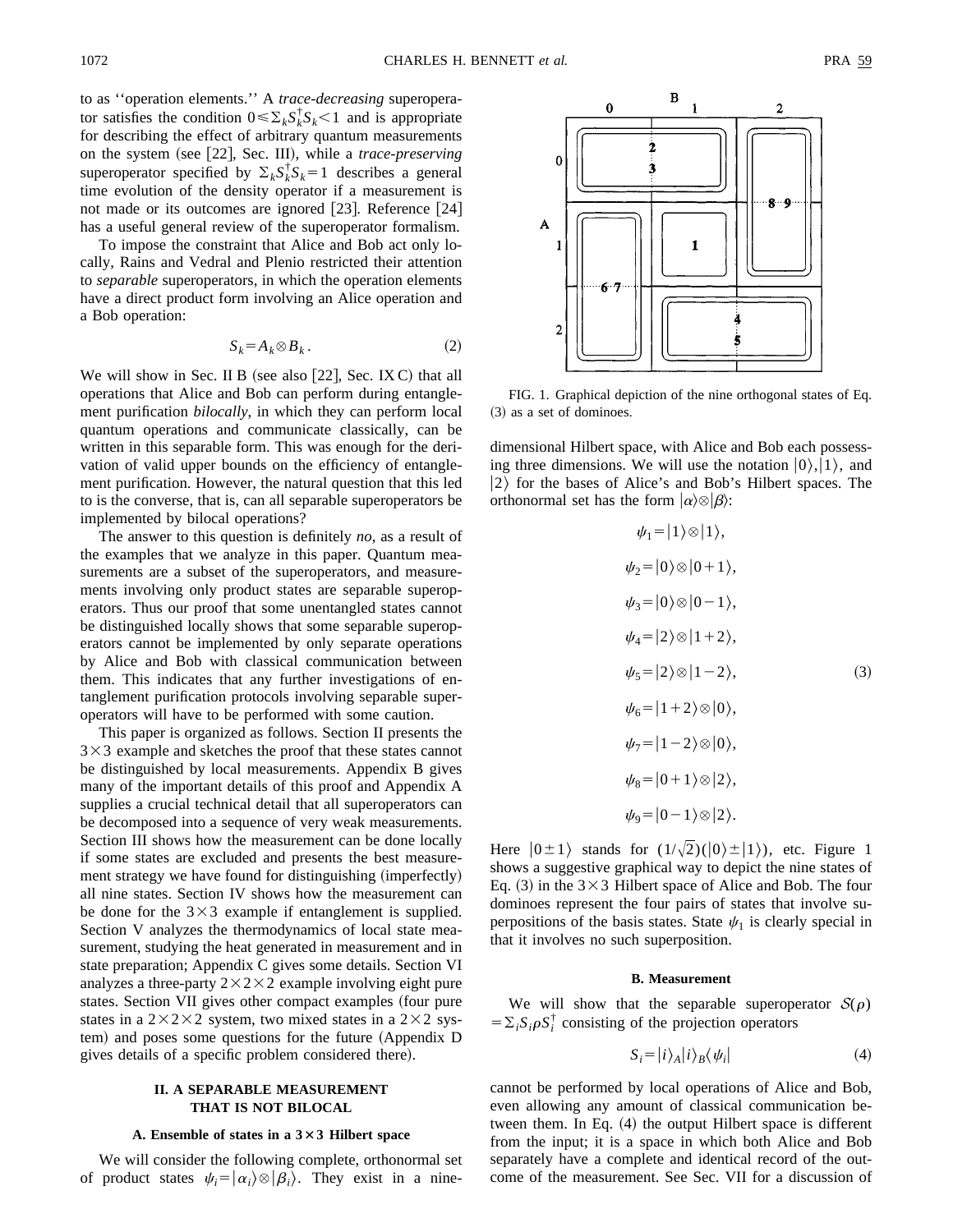why we use the particular form of Eq.  $(4)$  for the operator; note that the input state need not be present at the output in Eq.  $(4)$ .

Since this superoperator corresponds to a standard von Neumann measurement, we can equally well consider the problem in the form of the following game. Alice and Bob are presented with one of the nine orthonormal product states (for the time being, with equal prior probabilities, let us say). This is not important; it is only important that the prior probabilities of states  $\psi_2$  through  $\psi_9$  be nonzero). Their job is to agree on a measurement protocol with which they can determine, with vanishingly small error, which of the nine states it is, adhering to a bilocal protocol.

Let us characterize bilocal protocols a little more explicitly. Our discussion will apply both to bilocal measurements and to bilocal superoperators (in which the measurement outcomes may be traced out). By prior agreement one of the parties, let us say Alice, initiates the sequence of operations. The most general operation that she can perform locally is specified by the set of operation elements

$$
A_{r1} \otimes I. \tag{5}
$$

We will immediately specialize to the case where each value *r*1 labels a distinct ''round 1'' measurement outcome that she will report to Bob, since no protocol in which she withheld any of this information from Bob could have greater power. She cannot act on Bob's state, so her operators are always the identity *I* on his Hilbert space.  $A_{r1}$  can also include any unitary operation that Alice may perform before or after the measurement. Note also that the operator  $A_{r1}$  may not be a square matrix; the final Hilbert space dimension may be smaller (but this would never be useful) or larger (because of the introduction of an ancilla) than the original.

After the record  $r1$  is reported to Bob, he does his own operation

$$
I \otimes B_{r2}(r1). \tag{6}
$$

The only change from round 1 is that Bob's operations can be explicit functions of the measurements reported in that round. Now the process is repeated. The overall set of operation elements specifying the net operation after *n* rounds is given by multiplying out a sequence of these operations

$$
S_m = A_m \otimes B_m, \tag{7}
$$

$$
A_m = A_{rn}(r1, r2, \dots, r(n-1)) \cdots A_{r3}(r1, r2) A_{r1}, \quad (8)
$$

$$
B_m = B_{r(n-1)}(r1, r2, \dots, r(n-2)) \cdots
$$
  
× $B_{r4}(r1, r2, r3)B_{r2}(r1)$ . (9)

Here the label *m* can be thought of as a concatenation of all the data collected through the *n* rounds of measurement:

$$
m = r1 : r2 : r3 : \cdots : rn. \tag{10}
$$

Equations  $(7)$ – $(9)$  demonstrate the fact that all bilocal operations are also separable operations. It is the converse statement that we are about to disprove for the operator corresponding to the nine-state measurement  $(4)$ .

We can get some intuitive idea of why it will be hard for Alice and Bob to perform Eq.  $(4)$  by local operations by noting the result if Alice and Bob perform simple, local von Neumann measurements in any of their rounds. These measurements can be represented on the ''tic-tac-toe'' board of Fig. 1 as simple horizontal or vertical subdivisions of the board. The fact that any such subdivision cuts apart one of the dominoes shows very graphically that after such an operation the distinguishability of the states is spoiled. This spoiling occurs in any local bases and is more formally just a reflection of the fact that the ensemble of states as seen by Alice alone, or by Bob alone, is nonorthogonal.

However, it is not sufficient to show the impossibility of performing Eq.  $(4)$  using a succession of local von Neumann measurements, as Alice and Bob have available to them an infinite set of weak measurement strategies  $[25]$ . Much more careful reasoning is required to rule out any such strategy. In the remainder of this section we present the details of this proof, which also results in a computation of an upper bound on the amount of information Alice can Bob can obtain when attempting to perform the nine-state measurement bilocally.

### **C. Summary of the proof**

We assume that Alice and Bob have settled on a bilocal protocol with which they will attempt to complete the measurement as well as possible. We identify the moment in the execution of this measurement when Alice and Bob have accumulated a specific amount of partial information. We will have to show that it is always possible to identify this moment either in Alice and Bob's protocol or in an equivalent protocol that can always be derived from theirs. We then show, based on the specific structure of the nine states, that at this moment the nine possible input states must have become nonorthogonal by a finite amount. We then present an information-theoretic analysis of the mutual information obtainable in the complete measurement and show, using an accessible-information bound, that the mutual information obtainable by Alice and Bob bilocally is less, by a finite amount, than the information obtained from a completely nonlocal measurement. Now we present the steps of this proof in detail.

# **D. Information accumulation and the modified continuous protocol**

If the measurement has proceeded to a point where measurement record *m* has been obtained, an inference can be made using Bayes's theorem of the probability  $p(\psi_i|m)$  that the input state was  $\psi_i$ :

$$
p(\psi_i|m) = \frac{p(m|\psi_i)p(\psi_i)}{\sum_j p(m|\psi_j)p(\psi_j)}.
$$
 (11)

We take all prior probabilities  $p(\psi_i)$  to be equal to  $\frac{1}{9}$ , so they will drop out of this equation. The measurement probabilities  $p(m|\psi_i)$  are given by the standard formula

$$
p(m|\psi_i) = \text{Tr}(S_m|\psi_i\rangle\langle\psi_i|S_m^{\dagger}) = \langle\psi_i|S_m^{\dagger}S_m|\psi_i\rangle. \tag{12}
$$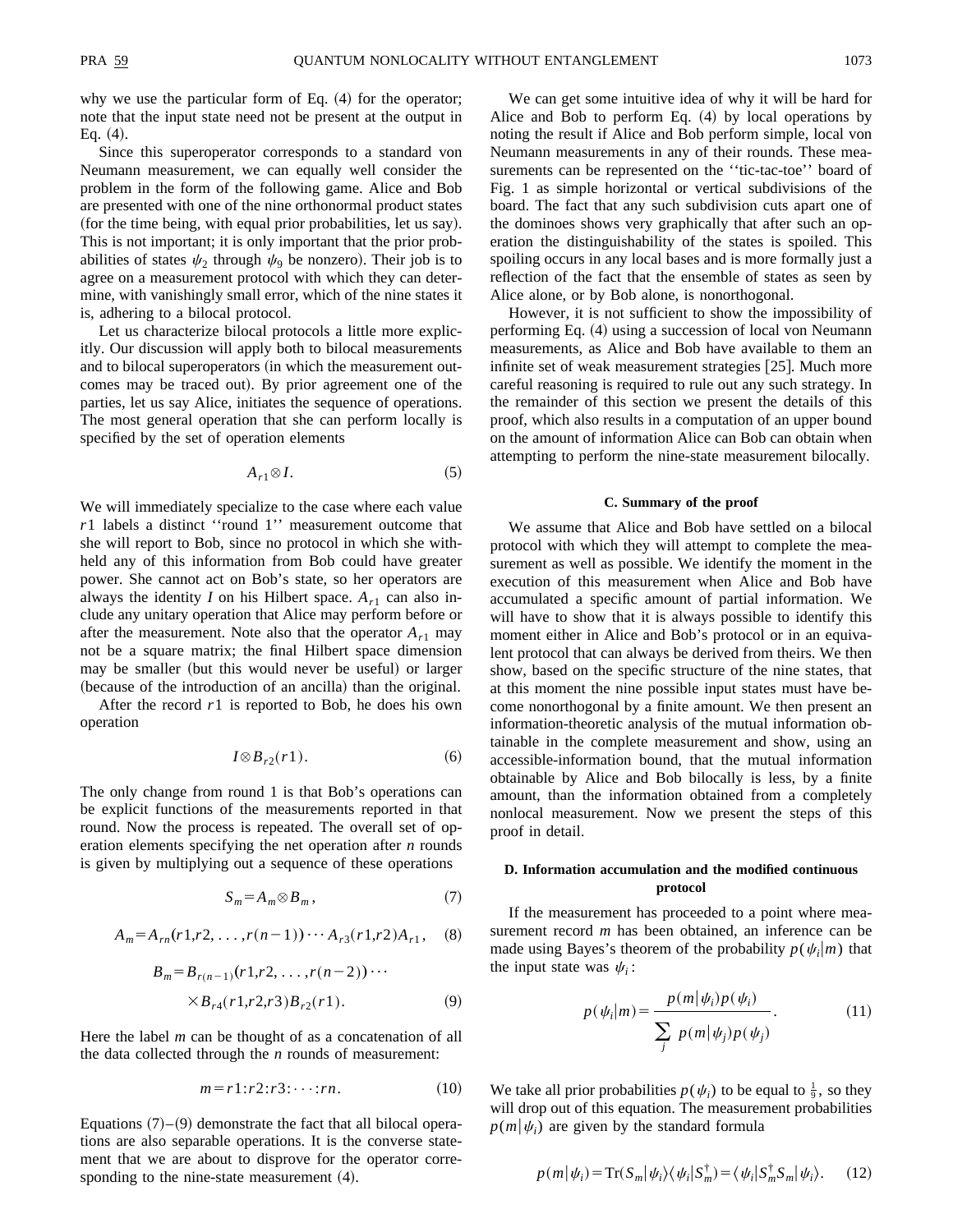Here  $S_m$  is the operation element of Eq.  $(7)$ ; the quantum state in Alice's and Bob's possession has been transformed to

$$
\phi_{i,m} \equiv S_m |\psi_i\rangle. \tag{13}
$$

We imagine monitoring these prior probabilities every time a new round is added to the measurement record in Eq.  $(10)$ . We will divide the entire measurement into two stages I and II; ''stage I'' of the measurement is declared to be complete when  $p(\psi_i|m)$ , for some *i*, equals a particular value (the choice of this value is discussed in detail in Sec.  $IIE$ ). "Stage  $II$ " is defined as the entire operation from the end of stage I to the completion of the protocol.

There is a problem with this, however: The measurement record changes by discrete amounts on each round and it is quite possible for these probabilities to jump discontinuously when a new datum is appended to this measurement record of Eq. (10). Thus it is likely that the probabilities  $p(\psi_i|m)$ will never attain any particular value, but will jump past it at some particular round. The probabilities would evolve continuously only if Alice and Bob agree on a protocol involving only weak measurements, for which all the  $A_{rk}$  and  $B_{rk}$ of Eqs.  $(8)$  and  $(9)$  are approximately proportional to the identity operator. However, in an attempt to thwart the proof about to be given, Alice and Bob may agree on a protocol that has both weak measurements and strong measurements [for which the operators of Eqs.  $(8)$  and  $(9)$  are not approximately proportional to the identity].

However, such a strategy will never be helpful for Alice and Bob because for any bilocal measurement protocol that they formulate involving any combination of weak and strong measurements, a modified measurement protocol exists that involves *only* weak measurements for which the amount of information extracted by the overall measurement is exactly the same. For this modified protocol an appropriate completion point for stage I of the measurement can always be identified. Thus we can prove, by the steps described below, that the modified protocol cannot be completed successfully by bilocal operations, and we give a bound on the attainable mutual information of such a measurement. However, since the modified protocol is constructed to have the same measurement fidelity as the original one, this proves that *any* protocol, involving any combination of weak and strong measurements, also cannot attain perfect measurement fidelity.

The modified protocol is created in a very simple way: It proceeds through exactly the same steps as the original protocol, except that at the point where the result of a strong measurement is about to be reported to the other party by transmission through the classical channel, the strong measurement record, treated as a quantum-mechanical object, is itself subjected to a long sequence of very weak measurements. The outcomes of these weak measurements are reported, one at a time, to the other party and appended to the measurement record in Eq.  $(10)$ .

The precise construction of this weak-measurement sequence is described in Appendix A. The weak measurements are designed so that in their entirety they give almost perfect information about the outcome of the strong measurement (the strong measurement outcome itself can be reported at the end of this sequence as a confirmation. So the recipient of this stream of reports from the outcomes of the weak measurements need only wait until they are done to know the actual (strong) measurement outcome in order to proceed with the next step of the original protocol. However, except in cases with vanishingly small probability, the information contained in the accumulating measurement record grows continuously.

To conclude this discussion of the modified measurement protocol, we can show how Alice and Bob can be duped into being unwitting participants in the modified protocol, and also give an illuminating if colloquial view of how the ''continuumization'' of the measurement can take place. What is required is a modification of the makeup of the classical channel between Alice and Bob. We imagine that when Alice transmits the results of a measurement, thinking that it is going directly into the classical channel to Bob, it is actually intercepted by another party (Alice'), who performs the necessary sequence of weak measurements. Here is a way that Alice' can implement this operation: She examines the bit transmitted by Alice. If the bit is a 0, she selects a slightly head-biased coin, flips it many times, each time transmitting the outcome into the classical channel. If the bit is a 1, she does the same thing with a slightly tail-biased coin. At the other end of the channel there is another intercepting agent  $(Bob')$  who, after studying a long enough string of coin flips sent by Alice', can with high confidence deduce the coin bias and report the result to Bob. Alice and Bob are oblivious to this whole intervening process; nevertheless, as measured by the data actually passing through the channel, the modified protocol with nearly continuous evolution of the available information has been achieved.

#### **E. State of affairs after stage I of the measurement**

Having established that no matter what Alice's and Bob's measurement protocol, we can view the probabilities as evolving continuously in time and we can declare that stage I of the measurement is complete when

$$
\max_{i} \ p(\psi_i|m_i) = \frac{1}{9} + \epsilon, \tag{14}
$$

that is, after the probabilities have evolved by a small but finite amount away from their initial value of  $\frac{1}{9}$ . It should be noted that since some measurement outcomes might be much more informative than others, the time of completion of stage I is not fixed; it will in general require a greater number of rounds for one measurement record  $m<sub>I</sub>$  than for another.

The  $\epsilon$  in Eq. (14) should be some definite, small, but noninfinitesimal number. Moreover, we will require that all posterior probabilities  $p(\psi_i|m_I)$  be nonzero. For this any value smaller than  $\frac{1}{72}$  will be acceptable since

$$
\min_{i} p(\psi_i|m_i) \ge \frac{1}{9} - 8\epsilon.
$$
 (15)

We now rewrite Bayes's theorem from Eq.  $(11)$ :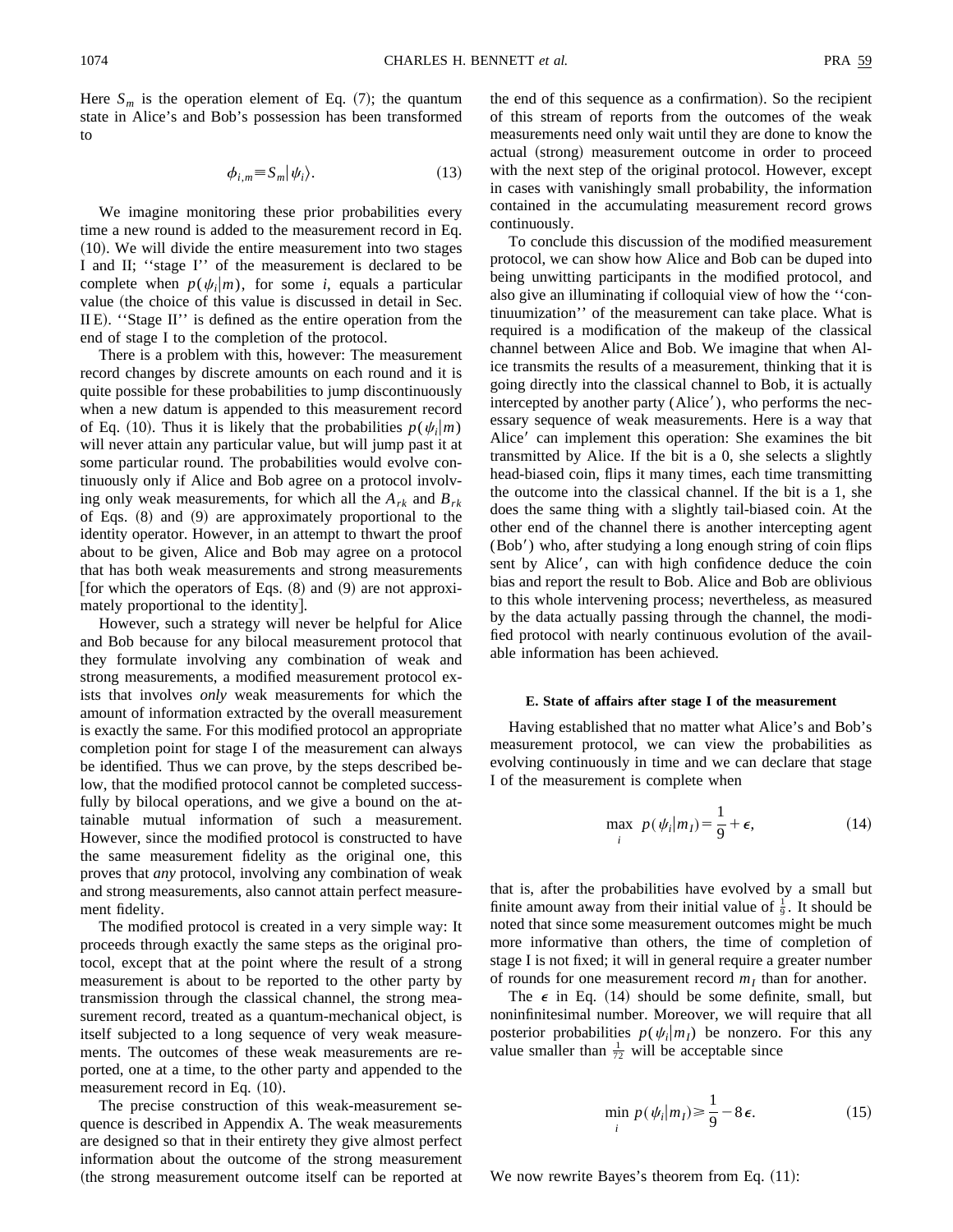$$
p(\psi_i|m_I) = \frac{\langle \psi_i | E_{m_I} | \psi_i \rangle}{\sum_j \langle \psi_j | E_{m_I} | \psi_j \rangle} = \frac{\langle \alpha_i | a_{m_I} | \alpha_i \rangle \langle \beta_i | b_{m_I} | \beta_i \rangle}{\sum_j \langle \psi_j | E_{m_I} | \psi_j \rangle}.
$$
\n(16)

Here we have introduced an abbreviated notation for several operators that will come up repeatedly in the upcoming derivations:

$$
E_{m_I} = S_{m_I}^{\dagger} S_{m_I} = a_{m_I} \otimes b_{m_I},
$$
  
\n
$$
a_{m_I} = A_{m_I}^{\dagger} A_{m_I},
$$
  
\n
$$
b_{m_I} = B_{m_I}^{\dagger} B_{m_I}.
$$
\n(17)

Where there is no risk of confusion we will drop the index  $m_I$  from  $E_{m_I}, a_{m_I}$ , and  $b_{m_I}$ .

It is easy to bound the greatest possible spread in the probability distribution

$$
\frac{8+72\epsilon}{8-9\epsilon} \le \max_{i,j} \frac{p(\psi_i|m_i)}{p(\psi_j|m_i)} = \max_{i,j} \frac{\langle \alpha_i | a|\alpha_i \rangle \langle \beta_i | b|\beta_i \rangle}{\langle \alpha_j | a|\alpha_j \rangle \langle \beta_j | b|\beta_j \rangle} \le \frac{1+9\epsilon}{1-72\epsilon}.
$$
\n(18)

An important technical consequence of declaring stage I complete at this point is that it is guaranteed that all the matrix elements  $\langle \alpha_i | a | \alpha_i \rangle$  and  $\langle \beta_i | b | \beta_i \rangle$  are nonzero; this condition will be used repeatedly in the analysis of Appendix B (to be described shortly). The more crucial condition from Eq.  $(18)$  is that either the following equation is true:

$$
\max_{i,j} \frac{\langle \alpha_i | a | \alpha_i \rangle}{\langle \alpha_j | a | \alpha_j \rangle} \ge \sqrt{\frac{8 + 72\epsilon}{8 - 9\epsilon}} \tag{19}
$$

or the corresponding equation for *b* is true. This says that either the operator *a* or *b* differs from being proportional to the identity operator by a finite amount. This will be the key fact in the analysis we are about to report.

The basic idea is that at the completion of stage I, from Alice's and Bob's points of view there is a nonzero probability that the initial state was any one of the nine. In order for Alice and Bob to complete the job of identifying which state they have been given, with a reliability approaching 100%, it is necessary that the nine states remaining after stage  $I$  [Eq.  $(13)$ ] still be almost perfectly distinguishable. That is, the states must still be nearly *orthogonal*. However, we can show that, because of Eq.  $(19)$ , these residual states cannot be sufficiently orthogonal to complete the task. In fact, we will be able to compute exactly to what extent they must be nonorthogonal. For we can show that if we assume that the overlap of any two of these residual states is  $\delta$  or less, i.e.,

$$
\max_{i,j} \langle \phi_{i,m_j} | \phi_{j,m_j} \rangle = \max_{i,j} \frac{\left| \langle \psi_i | a \otimes b | \psi_j \rangle \right|}{\sqrt{\langle \psi_i | a \otimes b | \psi_i \rangle \langle \psi_j | a \otimes b | \psi_j \rangle}} = \delta,
$$
\n(20)

then both *a* and *b* will both be almost proportional to the identity operator, with relative corrections proportional to  $\delta$ .

This is done in Appendix B, where these corrections are derived precisely. The important consequence of this is that

$$
\max_{i,j} \frac{\langle \alpha_i | a | \alpha_i \rangle}{\langle \alpha_j | a | \alpha_j \rangle} \le 1 + O(\delta)
$$
\n(21)

and the same for  $b$ . Equations  $(19)$  and  $(21)$  cannot both be satisfied unless  $\delta = O(\epsilon)$ , that is, unless the residual states are nonorthogonal by a finite amount.

So at this point we can conclude that the measurement  $(4)$ cannot be done bilocally, except with less that 100% accuracy; this is the main result that we set out to prove. We now proceed to a more quantitative analysis of bilocal approximations to this measurement.

### **F. Information-theoretic analysis of the two-stage measurement**

We can now perform an analysis of the precise effects of this nonorthogonality and derive an upper bound on the information attainable by Alice and Bob from any bilocal protocol. We will use the standard classical quantifier of information, the *mutual information* [26], which gives the amount of knowledge of one random variable (in our case, the identity of quantum state  $\psi$ <sub>i</sub>) gained by having a knowledge of another (here, the outcome of the measurement).

Recall that we have broken the measurement by Alice and Bob into two stages. We will call the random variable describing the stage-I outcomes  $M<sub>I</sub>$ . The outcomes of all subsequent (stage-II) measurements will be denoted by random variable  $M_{II}$ . Alice and Bob's object is to deduce perfectly the label *i* of one of the nine states  $\psi_i$  [Eq. (3)]; we will use the symbol  $W$  for this random variable (for "which wave function''). We quantify the information attainable in the measurement by the mutual information  $I(W; M_I, M_{II})$  between *W* and the composite measurement outcomes  $M<sub>I</sub>$  and  $M_{II}$ . For a perfect measurement, the attainable mutual information is log<sub>2</sub>9; we will show that  $I(W; M_I, M_{II})$  must be less than this. We first use the additivity property of mutual information (see  $[26]$ , p. 125) to write

$$
I(W; M_I, M_{II}) = I(W; M_{II}|M_I) + I(W; M_I).
$$
 (22)

This expression introduces the mutual information between *W* and  $M_{II}$  conditional on  $M_I$ , which can be written as an average over all the possible outcomes  $m<sub>I</sub>$  of the measurement in stage I:

$$
I(W; M_{II}|M_I) = \sum_{m_I} p(m_I)I(W; M_{II}|m_I).
$$
 (23)

Now, combining Eqs.  $(22)$  and  $(23)$  with the definition of the mutual information

$$
I(W; M_I) = H(W) - H(W|M_I),
$$
\n(24)

and using the fact that the entropy of the initial distribution  $H(W) = log<sub>2</sub>9$ , we obtain

$$
I(W; M_I, M_{II}) = \log_2 9 - \sum_{m_I} p(m_I) [H(W|m_I) - I(W; M_{II}|m_I)].
$$
\n(25)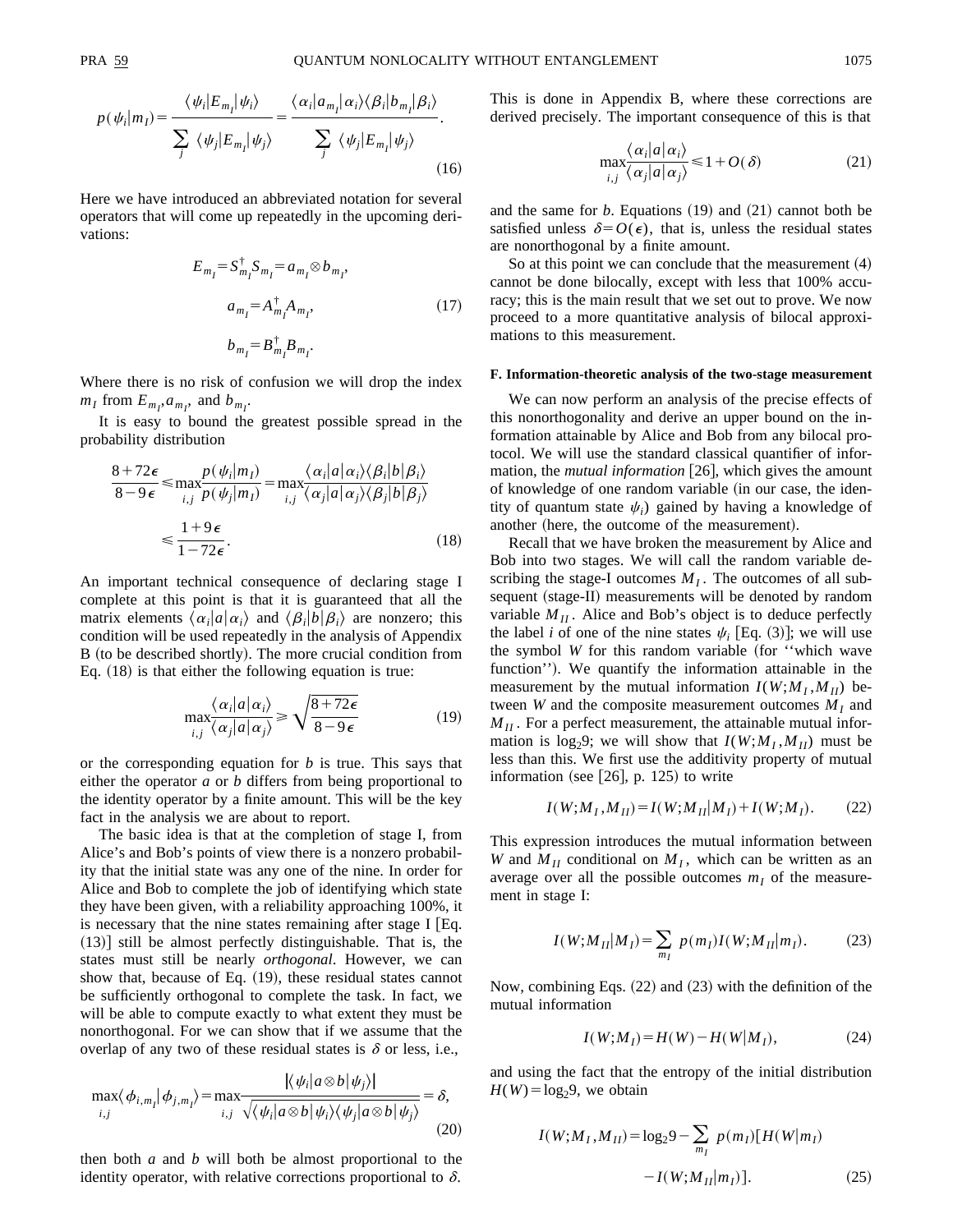To show that Eq.  $(25)$  must be less than log<sub>2</sub>9 it will be sufficient to show that each member of the sum is strictly positive. The conditions at the end stage I make it possible for us to do this.

To make things explicit, let us suppose that at the end of stage I the residual quantum states [recall Eq.  $(13)$ ]  $\rho_i$  $= |\phi_{i,m}|\rangle\langle\phi_{i,m}|\rangle$  occur with probabilities  $q_i = p(\psi_i|m_i)$  from Eq.  $(16)$ . (There will be no confusion from leaving out the  $m<sub>I</sub>$  label.) Moreover, let us suppose that the measurement to be performed in stage II corresponds to a positive-operatorvalued measure  $\{M_{b}\}\$  fixed by measurement outcome  $m_{I}$ . Then the explicit expression for the mutual information  $I(W; M_{II} | m_I) = I(M_{II}; W | m_I)$  becomes

$$
I(M_{II}; W|m_I) = H(M_{II}|m_I) - H(M_{II}|W, m_I),
$$
  
=  $-\sum_b$  (tr  $\rho M_b$ )log<sub>2</sub>(tr  $\rho M_b$ )  
+  $\sum_{i=1}^{9} q_i \sum_b$  (tr  $\rho_i M_b$ )log<sub>2</sub>(tr  $\rho_i M_b$ ), (26)

where  $\rho = \sum_i q_i \rho_i$ . Note that  $H(W|m_I) = -\sum_{i=1}^9 q_i \log_2 q_i$ .

Without loss of generality for the present set of manipulations, let us take  $\phi_{1,m_I}$  and  $\phi_{2,m_I}$  to be the two states ensured to have a nonvanishing overlap  $\langle \phi_{1,m_1} | \phi_{2,m_1} \rangle = \delta$ [recall Eq. (20)]. We may partition the density operator  $\rho$ according to the two states that interest us most as follows. Let

$$
\tau_1 = \sum_{i=1}^2 \frac{q_i}{s_1} \rho_i, \quad \tau_2 = \sum_{i=3}^9 \frac{q_i}{s_2} \rho_i, \tag{27}
$$

where  $s_1 = q_1 + q_2$  and  $s_2 = 1 - s_1$ . We can think of this partition as generating two new ''which-wave function'' random variables  $W_1$  and  $W_2$ : The probabilities associated with these random variables are just the renormalized ones appearing in Eq. (27). Note that  $\rho = s_1 \tau_1 + s_2 \tau_2$ . Then, by the classic converse to the concavity of the Shannon entropy (see  $[27]$ , p. 21), it follows that

$$
-\sum_{b} (\text{tr}\rho M_{b})\log_{2}(\text{tr}\rho M_{b})
$$
  
\n
$$
\leq -s_{1}\sum_{b} (\text{tr}\,\tau_{1}M_{b})\log_{2}(\text{tr}\,\tau_{1}M_{b})
$$
  
\n
$$
-s_{2}\sum_{b} (\text{tr}\,\tau_{2}M_{b})\log_{2}(\text{tr}\,\tau_{2}M_{b}) + h(s_{1}),
$$
\n(28)

where  $h(x) = -x \log_2 x - (1-x) \log_2(1-x)$  is the binary entropy function. Hence, if we write

$$
I(M_{II}; W_1|m_I) = -\sum_{b} (\text{tr } \tau_1 M_b) \log_2(\text{tr } \tau_1 M_b)
$$
  
+ 
$$
\sum_{i=1}^{2} \frac{q_i}{s_1} \sum_{b} (\text{tr } \rho_i M_b) \log_2(\text{tr } \rho_i M_b),
$$
 (29)

$$
I(M_{II}; W_2|m_I) = -\sum_b (\text{tr } \tau_2 M_b) \log_2(\text{tr } \tau_2 M_b)
$$
  
+ 
$$
\sum_{i=3}^9 \frac{q_i}{s_2} \sum_b (\text{tr } \rho_i M_b) \log_2(\text{tr } \rho_i M_b),
$$
  
(30)

it follows that

$$
I(M_{II}; W|m_I)
$$
  
\n
$$
\leq s_1 I(M_{II}; W_1|m_I) + s_2 I(M_{II}; W_2|m_I) + h(s_1).
$$
 (31)

We can further bound this, so as to remove all dependence on states  $\phi_{3,m_I}$  through  $\phi_{9,m_I}$ , by noting that

$$
I(M_{II}; W_2|m_I) \le H(W_2|m_I) = -\sum_{i=3}^{9} \frac{q_i}{s_2} \log_2 \frac{q_i}{s_2}.
$$
 (32)

Combining Eqs.  $(31)$  and  $(32)$  gives

$$
H(W|m_I) - I(W; M_{II}|m_I)
$$
  
\n
$$
\ge -\sum_{i=1}^{2} q_i \log_2 q_i + s_1 \log_2 s_1 - s_1 I(M_{II}; W_1|m_I). \tag{33}
$$

Equation  $(33)$  can be further bounded so as to remove any explicit dependence on  $q_1$  and  $q_2$  by noting that, for fixed  $s<sub>1</sub>$ , the first term in the expression on the right-hand side is minimized when  $q_1 = q_2$ . (One can verify this simply by taking a derivative respect to one of the free variables.) Making that restriction, one can see furthermore that the resultant term is monotonically increasing in  $q_1$ . Thus the bound we are looking for can be found by taking  $q_1$  to be its minimal allowed value, namely  $q_1 = \beta = \frac{1}{9} - 8\epsilon$  [recall Eq. (15)]. With all that in place, we have that

$$
H(W|m_I) - I(W;M_{II}|m_I)
$$
  
\n
$$
\geq 2\beta \left[ 1 + \sum_b (\text{tr } \tau_1 M_b) \log_2(\text{tr } \tau_1 M_b) - \sum_{i=1}^2 \frac{1}{2} \sum_b (\text{tr } \rho_i M_b) \log_2(\text{tr } \rho_i M_b) \right], \quad (34)
$$

where now  $\tau_1 = \frac{1}{2}(\rho_1 + \rho_2)$ .

Finally it is a question of removing all dependence on the quantum measurement  $\{M_{b}\}\$ . This can be obtained by noting that the two rightmost terms on the right-hand side of Eq.  $(34)$  simply correspond to the mutual information given by the measurement  ${M<sub>b</sub>}$  about the two equiprobable nonorthogonal quantum states  $\phi_{1,m_1}$  and  $\phi_{2,m_1}$  [cf. Eq. (29)]. Optimizing over all quantum measurements, we obtain the ac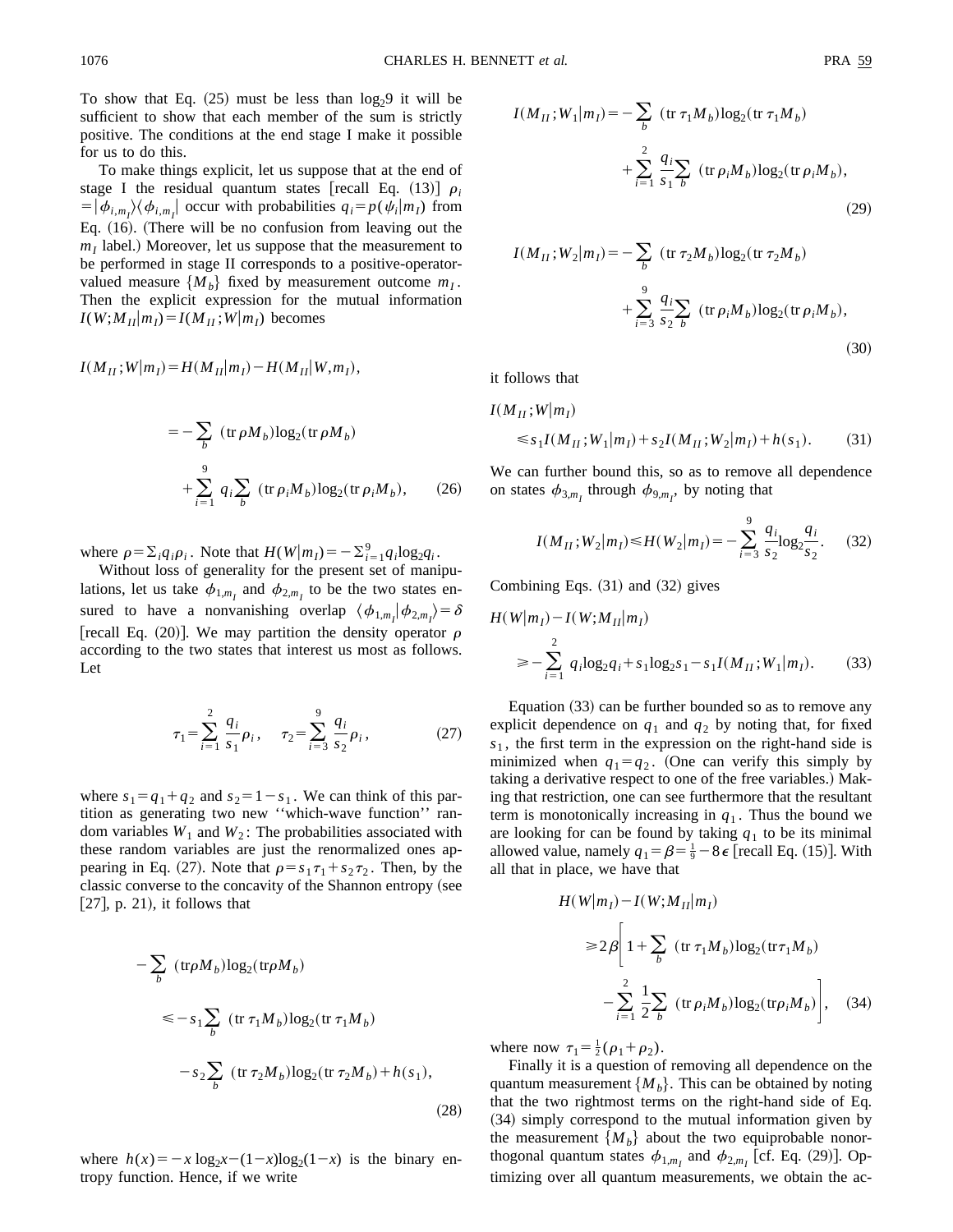cessible information of those two states  $[28]$ . Inserting that into Eq.  $(34)$  and recalling Eq.  $(20)$  we finally find

$$
H(W|m_I) - I(W;M_{II}|m_I)
$$
  
\n
$$
\geq 2\beta h \left(\frac{1}{2} - \frac{1}{2}\sqrt{1-\delta^2}\right) = \left(\frac{2}{9} - 16\epsilon\right) h \left(\frac{1}{2} - \frac{1}{2}\sqrt{1-\delta^2}\right),
$$
\n(35)

where  $h(x)$  is again the binary entropy.

The last bound can be made useful by establishing a quantitative link between  $\epsilon$  and  $\delta$  in Eq. (35). To do this, we must identify the value of  $\delta$  for which, given all the constraints derived in Appendix B, it is first possible to satisfy Eq.  $(19)$ for some values of *i* and *j*. It is this value of  $\delta$  that must be used in the bound  $(35)$ . We have exhaustively examined all  $i, j$  pairs to determine which one allows the greatest ratio of  $a$  (or  $b$ ) matrix elements for a given value of  $\delta$ . We find this to be the case for  $i=8$  and  $j=6$  in Eq. (3) (or other symmetry-equivalent ones). For this choice we can write

$$
\frac{\langle x_8 | a | x_8 \rangle}{\langle x_6 | a | x_6 \rangle} = \frac{a_{00} + a_{11} + 2 \text{ Re } a_{01}}{a_{11} + a_{22} + 2 \text{ Re } a_{12}}.
$$
 (36)

This ratio attains its maximum value when

$$
a_{00} = a_{11} \frac{1+\delta}{1-\delta}, \quad a_{22} = a_{11} \frac{1-\delta}{1+\delta},
$$
  
Re  $a_{01} = a_{11} \nu_{\epsilon} \sqrt{\frac{1+\delta}{1-\delta}}, \quad \text{Re } a_{12} = -a_{11} \nu_{\epsilon} \sqrt{\frac{1-\delta}{1+\delta}}.$  (37)

These are the extremal values permitted by Eqs.  $(B11)$  and  $(B37)$ . The value this gives is

$$
\max_{i,j} \frac{\langle \alpha_i | a | \alpha_i \rangle}{\langle \alpha_j | a | \alpha_j \rangle} \leq f_{\epsilon}(\delta) = \left( \frac{1+\delta}{1-\delta} \right) \frac{1+\nu_{\epsilon} \sqrt{1-\delta^2}}{1-\nu_{\epsilon} \sqrt{1-\delta^2}}. \tag{38}
$$

The smallest value of  $\delta$  for which Eqs. (19) and (38) are consistent is given by the solution to the equation

$$
f_{\epsilon}(\delta) = \sqrt{\frac{8 + 72\epsilon}{8 - 9\epsilon}}.\tag{39}
$$

Using MATHEMATICA, we have found the choice of  $\epsilon$  and  $\delta$ consistent with Eq.  $(39)$  that gives the strongest bound on the mutual information in Eq.  $(35)$ . We obtain

$$
I(W; M_I, M_{II}) \le \log_2 9 - \Delta, \tag{40}
$$

where the mutual-information deficit  $\Delta$  = 0.000 005 31. This upper bound is attained when  $\epsilon$ =0.008 23, corresponding to a nonorthogonality parameter  $\delta$ =0.003 44 and a minimumprobability parameter  $\beta$ =0.0453=0.408/9. Thus we bound the information attainable by bilocal operations by Alice and Bob away from that attainable in a fully nonlocal measurement by a minute but finite amount.



FIG. 2. Sequence of measurements performed to distinguish the states of Fig. 1 if the state  $\psi_4$  is excluded. The dashed lines indicate the von Neumann measurements, the italic numbers indicate the order in which they are performed. Dashed-dotted lines indicate measurements in the rotated basis.

## **III. SEARCHING FOR OPTIMAL LOCAL MEASUREMENTS**

Equation  $(40)$  gives our upper bound on the mutual information one can obtain by means of local operations and classical communication. However, it is unlikely that this bound is a close approximation to the actual optimal mutual information accessible in this way; most likely the optimal value is significantly lower. In this section we explore specific measurement strategies for our nine-state ensemble in order to get a sense of how well one can in fact distinguish the states by local means. We will thereby obtain a *lower* bound on the mutual information.

We begin by considering a simpler problem, namely, distinguishing only eight of the nine states from each other. That is, we consider the case where the prior probability of one of the states is zero.

As we noted earlier, state  $\psi_1$  from Eq. (3) is special. In fact, it is never used in the analysis of Appendix B; thus its presence or absence is irrelevant to the nonorthogonality conditions that we have derived. This means that this state is not necessary to make the measurement undoable bilocally. Thus, even if we take the prior probabilities of the states such that  $p(\psi_1)=0$ , we will still reach the conclusion that the full mutual information is unattainable by a bilocal procedure (the quantitative analysis will be different from that given above).

The same is not true for the other states: If the prior probability of any of the states  $\psi_2, \ldots, \psi_9$  is zero, then the measurement can be completed successfully by Alice and Bob. Figures 2 and 3 illustrate this for the case when the state  $\psi_4$ is left out. One way of explaining the strategy is that since the 4-5 domino of Fig. 2 is no longer complete, it can be cut by a von Neumann measurement, which will disturb state  $\psi_5$ but still leave it distinguishable from all the other eight states. Thus the protocol can begin with cut 1 of Fig. 2, which corresponds to an incomplete von Neumann measurement by Bob that distinguishes his state  $|2\rangle$  from states  $|0\rangle$ or  $|1\rangle$  (but does not distinguish between  $|0\rangle$  and  $|1\rangle$ ). The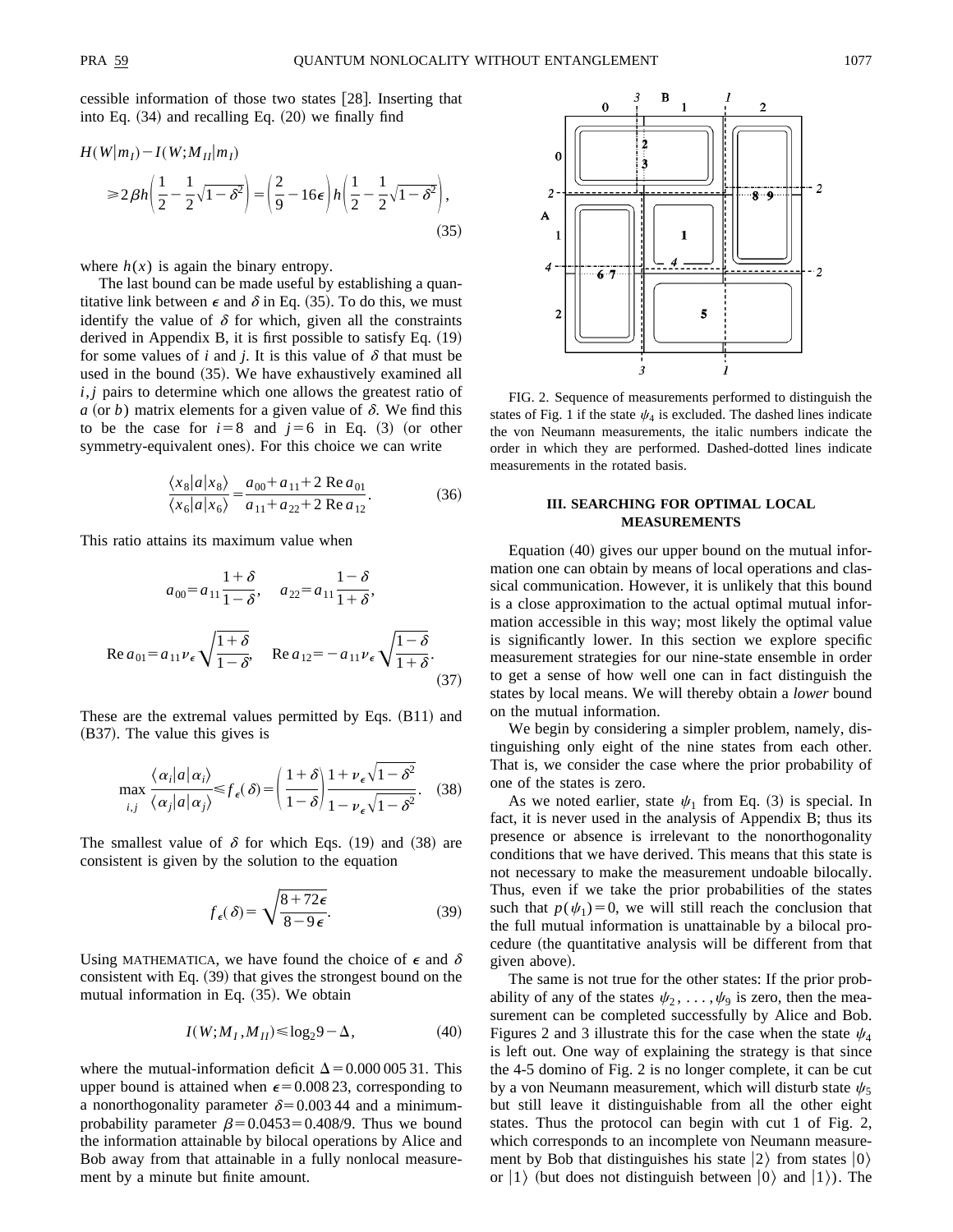

FIG. 3. Tree depicting the four stages of measurement indicated in Fig. 2. *A* and *B* indicate the party performing the measurement. *B*0/1 indicates that the 0 and 1 outcomes are not distinguished. The boldfaced numbers at the base of the tree indicate the states that are inferred from this chain of measurements.

next step to be taken by Alice depends on the reported outcome as received by her from Bob, as indicated by the tree of Fig. 3; likewise all four rounds of the measurement are similarly contingent on the measurement outcomes of preceding rounds. The object at every round is to move towards isolating a domino so that its pair of states can be distinguished by a measurement in the rotated basis.

We now turn to our original problem of distinguishing optimally among all nine states, assumed to have equal prior probabilities. The measurement strategy just described is a reasonable one to pursue even when all nine states are present. It accurately distinguishes states  $\psi_{1-3}$  and  $\psi_{6-9}$  and it distinguishes these states from  $\psi_4$  and  $\psi_5$ ; it fails only to distinguish these last two states from each other. (In applying Fig. 3 to this case, one should imagine replacing ''5'' with "4 or 5.") Thus, if Alice and Bob use this measurement, then with probability  $\frac{7}{9}$  they obtain the full log<sub>2</sub>9 bits of information and with probability  $\frac{2}{9}$  they are left one bit short; so the mutual information is  $log_2 9 - \frac{2}{9} = 2.9477$  bits. One can, however, do better, and we now present a series of improvements over the above strategy.

We may express the improved measurements as sequences of positive-operator-valued measures (POVMs). For example, Bob could start with a POVM consisting of elements  $b_{r1}$  (these are  $3\times3$  matrices that must satisfy the constraint  $\sum_{r} b_{r} = I$ , after which Alice will perform a measurement  $\{a_{r2}\}\$  and so on. As it happens, all of our improved measurements can be represented in terms of POVMs whose elements are diagonal in the standard bases for Alice and Bob. It is therefore convenient to represent these POVM elements by their diagonal values. For example, in the measurement described above, Bob's opening POVM (in this case a von Neumann measurement), which distinguishes his state  $|2\rangle$  from  $|0\rangle$  and  $|1\rangle$ , has two elements, which we represent as  $\{1,1,0\}$  and  $\{0,0,1\}$ .

Our first improvement is to replace this von Neumann measurement by a more symmetric POVM whose elements are  $b_1 = \{1, \frac{1}{2}, 0\}$  and  $b_2 = \{0, \frac{1}{2}, 1\}$ . (If Bob were to perform this measurement when his part of the system was in the central state  $|1\rangle$ , the outcome would be random.) Note that each outcome of this measurement rules out one of the columns of Fig. 1; that is, it rules out one of Bob's states  $|0\rangle$  or  $|2\rangle$ . Once this has been done, Alice may freely cut either the 6-7 domino or the 8-9 domino and from this point Bob and Alice may proceed as above to find out (with no further damage) in which domino the actual state lies. However, Bob's initial measurement damages both the 2-3 domino and the 4-5 domino so that at the end he will not be able to distinguish perfectly between  $\psi_2$  and  $\psi_3$  or between  $\psi_4$  and  $\psi_5$ . Thus, in order to evaluate the mutual information obtainable via this strategy, we need to know the effect of Bob's initial POVM on these four states. This effect depends on what operation element  $B_{r1}$  we choose to associate with the POVM element  $b_{r1}$ . Any  $B_{r1}$  satisfying  $B_{r1}^{\dagger}B_{r1} = b_{r1}$  is allowed, but it is simplest to let  $B_{r1}$  be  $|r1\rangle \otimes \sqrt{b_{r1}}$ , where  $|r1\rangle$ is the classical record of the outcome. To see how this measurement affects the states, let us suppose that the actual state is  $\psi_4$ , so that Bob's part of the system begins in the state  $|\phi\rangle=(1/\sqrt{2})(|1\rangle+|2\rangle)$ . Then if Bob gets the outcome  $b_1$ , the final state of Bob's part of the system (not including the classical record) is  $\sqrt{b_1}$  $\ket{\phi} = \frac{1}{2} |1\rangle$ ; and if he gets the outcome  $b_2$ , the final state is  $\sqrt{b_2}|\phi\rangle = \frac{1}{2}|1\rangle + (1/\sqrt{2})|2\rangle$ . (These states are automatically subnormalized so that their squared norms are the probabilities of the corresponding outcomes, namely,  $\frac{1}{4}$  and  $\frac{3}{4}$ .) If the initial state had been  $\psi_5$ , then the results would have been the same but with  $|2\rangle$  replaced by  $-|2\rangle$ . Thus the first outcome renders  $\psi_4$  and  $\psi_5$ completely indistinguishable, while the second merely makes them nonorthogonal. In the latter case Bob can, at the end, try to determine whether the original state was  $\psi_4$  or  $\psi_5$  by performing the optimal measurement for distinguishing two equally likely nonorthogonal states [28]. In this case the optimal measurement is simply the orthogonal measurement whose outcomes are  $B(1+2)$  and  $B(1-2)$ . Similar considerations apply to the states  $\psi_2$  or  $\psi_3$ . One finds that this strategy yields a mutual information of 2.9964 bits, which is an improvement over the strategy of Fig. 3.

A further improvement is gained by replacing Bob's initial POVM by a less informative and less destructive one whose elements are  $\{p, \frac{1}{2}, 1-p\}$  and  $\{1-p, \frac{1}{2}, p\}$ , where  $\frac{1}{2}$  $p < p < 1$ . The rest of the measurement is left unchanged. Optimizing over *p*, one finds that this strategy can yield 3.009 bits of mutual information. Note, however, that in this case Bob's initial measurement does not rule out any column of Fig. 1, so that when Alice later cuts a domino, she may be cutting the actual state, in which case her action will cost them one bit. One may suspect that Alice should be more careful and indeed the mutual information is improved if she makes a weaker measurement. In fact, the best strategy we have found delays until the fourth round a measurement that guarantees the complete cutting of a domino.

This best strategy consists of the following steps, in which the values of the parameters  $p, q, r, s$ , and *t* are to be determined by optimization.

(i) *Bob:*  $\{p, \frac{1}{2}, 1-p\}$  *vs*  $\{1-p, \frac{1}{2}, p\}$ . Let us assume that Bob gets the first outcome. (In the other case all the POVM elements appearing in the succeeding steps have their diagonal values reversed; that is, the roles of states  $|0\rangle$  and  $|2\rangle$ are interchanged.)

(ii) *Alice:*  $\{0, 1-q, 1-r\}$  *vs*  $\{1,q, r\}$ . The first outcome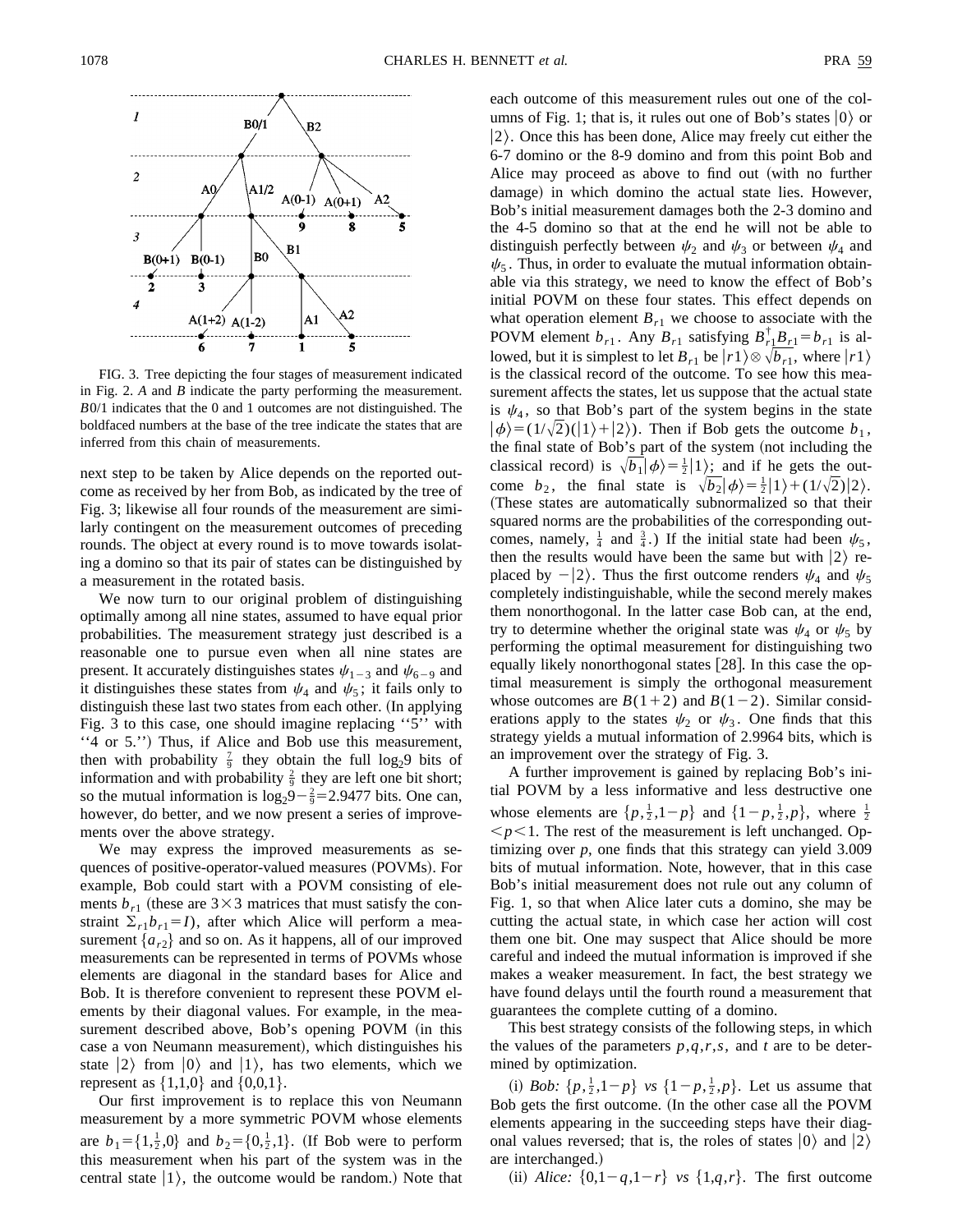cuts the 8-9 domino and we go directly to step  $(v)$ . The second outcome makes it safer for Bob to risk cutting the 4-5 domino, so we proceed to step (iii).

(iii) *Bob:*  $\{1-s, 1-t, 0\}$  *vs*  $\{s, t, 1\}$ . The first outcome cuts the 4-5 domino and we go directly to step  $(v)$ . The second outcome makes it safer for Alice to cut the 6-7 domino, so we proceed to step  $(iv)$ .

 $(iv)$  *Alice:*  $\{1,1,0\}$  *vs*  $\{0,0,1\}$ . Either outcome cuts the 6-7 domino.

 $(v)$  At this point some domino has been cut, so that Alice and Bob can proceed as above to determine in which domino the actual state lies. If this domino contains two states that have not been collapsed into the same state, Alice and Bob then perform a measurement to try to distinguish them.

Optimizing over the values of the parameters, we find that the mutual information is  $log_2 9 - 0.1575 = 3.0125$  bits. (One set of parameter values giving this result is  $p=0.726$ ,  $q=0.395$ ,  $r=0.312$ ,  $s=0.071$ , and  $t=0.104$ .) Moreover, numerical evidence indicates that no further advantage is gained by allowing another round before making a firm cut  $(it$  would be a cut of the 2-3 domino as we proceed clockwise around the grid). Thus it is conceivable that this value of the mutual information is indeed optimal, though we cannot rule out an entirely different strategy that does better.

Summarizing the results of this section and Sec. II, we have

$$
\log_2 9 - 0.1575 \le I(W; M_I, M_{II}) \le \log_2 9 - \Delta. \tag{41}
$$

Note that the results presented in this section can be seen as a realization of the ideas behind our proof in Sec. II. Alice and Bob begin by performing a sequence of POVMs aimed at determining in which domino the actual state lies; this sequence can be thought of as stage I of the measurement. At this point, just as in our proof, the states remaining to be distinguished have become nonorthogonal, so that the final mutual information must fall short of  $log<sub>2</sub>9$  bits.

# **IV. REALIZATION OF THE TWO-PARTY SEPARABLE SUPEROPERATOR WITH SHARED QUBITS**

Having established that the measurement can only be done approximately if Alice and Bob only communicate classically, it is natural to ask what quantum resources would permit them to complete the measurement. It is obvious that they can do it if Alice ships her entire three-state system to Bob and he performs the full operation in his laboratory, reporting the result classically back to Alice. In the case of all nine states having equal prior probability, this requires the transmission of  $\log_2 3 \approx 1.58496$  qubits. If state  $\psi_1$  is left out and the other eight states are equiprobable, the density matrix of the state held by Alice has less than maximal entropy; in fact, it has  $h_3(\frac{3}{8}, \frac{2}{8}, \frac{3}{8}) = \frac{11}{4} - \log_2 3 \approx 1.16504$  bits of entropy. Using the Schumacher compression theorem [29], this means that if Alice and Bob are performing many shots of the same measurement on states drawn from the same ensemble, then the quantum transmission from Alice and Bob can be compressed to 1.165 04 qubits per shot.

However, in the nine-state case we can exhibit a protocol for completing the measurement which requires a smaller overall number of qubits transmitted. It starts with the im-



FIG. 4. Modification of the tree of Fig. 3 that shows how all nine states can be reliably distinguished with some quantum communication from Alice to Bob. The wavy lines indicate the episodes of quantum transmission; the first transmission permits Bob to locally do a measurement involving both *A* and *B* pieces of the Hilbert space.

perfect protocol involving only classical communication just discussed  $(Fig. 4)$  and adds a part to permit states 4 and 5 to be perfectly distinguished. This will require only  $h(\frac{1}{3}) + \frac{2}{9}$  $\approx$  1.141 52 qubits (over many repetitions of the measurement). For the eight-state case the protocol will actually be worse than the straightforward one, requiring  $h(\frac{3}{8}) + \frac{2}{8}$  $\approx$  1.20443 qubits of transmission. In neither case do we know that the procedures that we discuss here are optimal.

The modified protocol for the nine-state case begins with Alice transmitting the  $|2\rangle$  component of her Hilbert space to Bob. It is obvious that she could do this by sending one qubit if she adopts a three-qubit unary encoding of her Hilbert space, i.e.,  $|0\rangle \rightarrow |100\rangle, |1\rangle \rightarrow |010\rangle$ , and  $|2\rangle \rightarrow |001\rangle$ . In fact, the third qubit in this representation has less than maximal entropy, having entropy  $h(\frac{1}{3})$  [it has higher entropy  $h(\frac{3}{8})$  for the eight-state case]. Thus, again using Schumacher's theorem  $[29]$ , the transmission can be compressed over many realizations of the measurement so that only  $h(\frac{1}{3})$  of a qubit per measurement needs to be transmitted.

As indicated by the tree in Fig. 4, Bob's possession of  $|2\rangle$ <sub>A</sub> permits him to immediately do a measurement that distinguishes whether the state is  $\psi_4$ ,  $\psi_5$ , or one of the others. After this has been done the sequence of measurements proceeds identically as in the classical protocol  $(Fig. 4)$ , except that some possibilities can be pruned off as they correspond to  $\psi_4$  and  $\psi_5$  cases, which have already been distinguished. Before completing round 4, Alice must be again in possession of  $|2\rangle$ <sub>A</sub>, which requires a qubit transmission back from Bob. This qubit is not compressible, but this transmis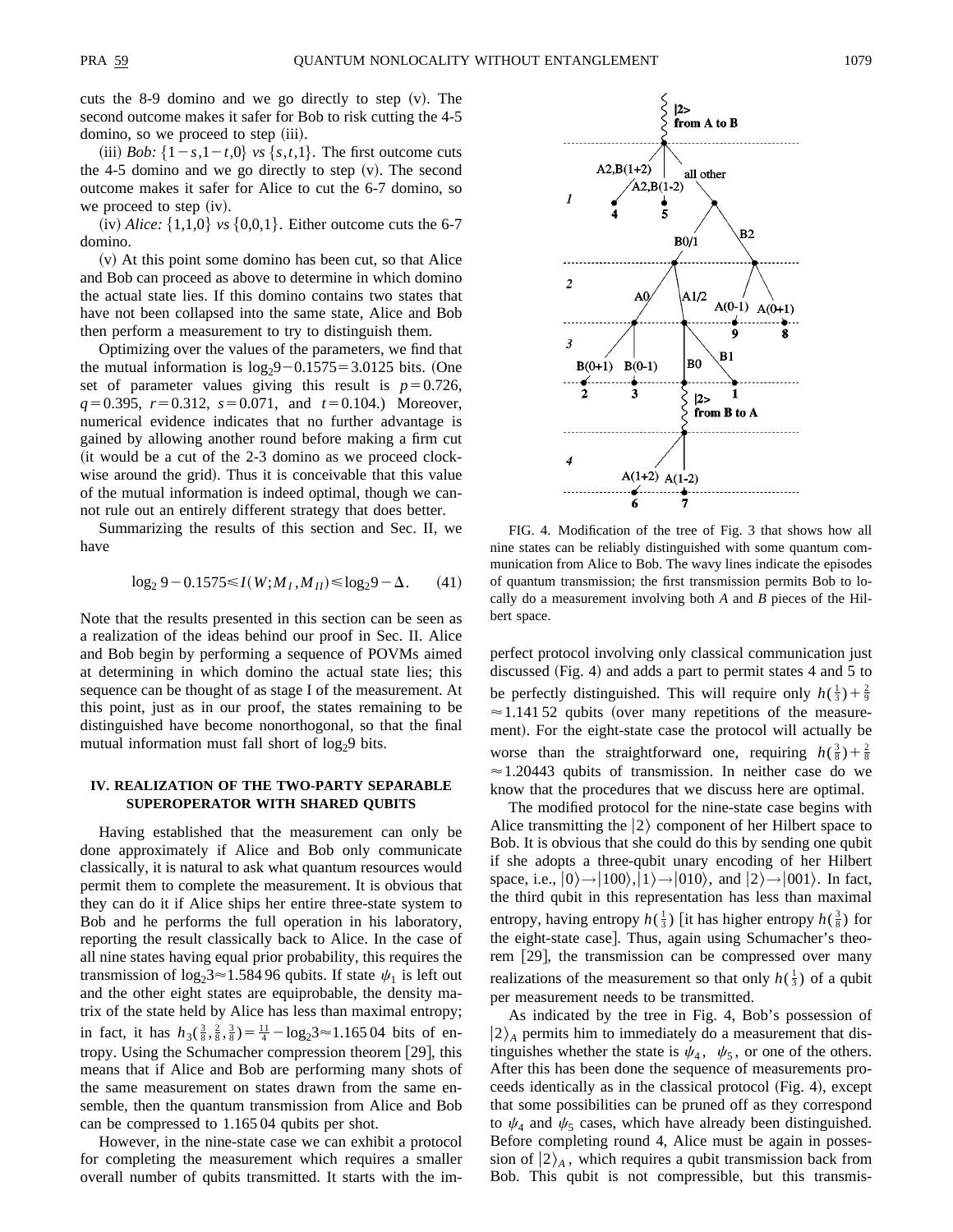sion will only be required if the state is  $\psi_6$  or  $\psi_7$ , which will only happen  $\frac{2}{9}$  of the time, and will count as  $\frac{2}{9}$  qubits of transmission ( $\frac{2}{8}$  for the eight-state case).

Adding up the qubit transmissions at the beginning and the end of Fig. 4 gives  $h(\frac{1}{3}) + \frac{2}{9} \approx 1.14152$  qubits as mentioned above. This transmission can be made unidirectional since a qubit sent in one direction, if it is entangled with a qubit left behind, may always be used to teleport a qubit in the opposite direction  $[4]$ . Note that even with the assistance of qubit transmissions, this protocol requires several rounds of classical transmission; it is a true ''two-way'' protocol, that is, requiring bidirectional classical communication  $[30]$ .

## **V. THERMODYNAMICS OF NONLOCAL MEASUREMENTS AND STATE PREPARATION**

### **A. Irreversibility of measurement**

We now explore another information-theoretic feature of our two-party measurement that illustrates in another way the nonlocality of this orthogonal measurement. If the parts of the quantum states are assembled in one location, then a measurement in any orthogonal basis, in addition to being doable with 100% fidelity, can be done *reversibly*. That is, the quantum state can be converted into classical data without any discarding of information to the environment. Therefore, by Landauer's principle  $|31|$  no heat is generated during the measurement. The reversible method can be illustrated by a simple qubit example: If the measurement is to distinguish  $|0\rangle$  from  $|1\rangle$  and the classical record of the bit is to be stored in the macrostates  $|0\rangle = |000 \dots \rangle$  and  $|1\rangle$  $=$  |111 . . . ) (containing, say, 10<sup>23</sup> qubits), then the procedure involves starting the macro system in a standard state (so that the initial states of the system to be measured is either  $|0000 \dots \rangle$  or  $|1000 \dots \rangle$  and then performing repeated quantum XOR operations  $\lceil 30 \rceil$  with the qubit to be measured as the source and all the qubits of the macrostate as the targets. In the end, the measured qubit may as well be considered to be part of the macrosystem containing the classical answer. Note that no interaction with any other environment is necessary to complete this or any other local orthogonal measurement.

The situation is rather different for our two-party orthogonal measurement. Suppose that we consider a case in which the measurement can be achieved by Alice and Bob, for example, the case in which state  $\psi_4$  is promised not to be present. Although Alice and Bob can perform this measurement, they clearly cannot do so reversibly, i.e., as a finite sequence of local reversible operations and classical communications. In the protocol described in Fig. 2, the irreversibility arises in the first step, where, if the state is  $\psi_5$ , it is irreversibly transformed to either state  $|2\rangle|1\rangle$  or  $|2\rangle|2\rangle$ . Thus, in this case one bit of entropy is produced. If each of the eight permitted states occurs with equal probability, then the average entropy generated is  $\frac{1}{8}$  of a bit. We cannot prove that this entropy of measurement is minimal, though we have found no more efficient protocol. Many other cases can be easily worked out; for example, if it is promised that the state is only one of four (say,  $\psi_6$ ,  $\psi_2$ ,  $\psi_8$ , and  $\psi_4$ ), then  $\frac{1}{4}$  of a bit of entropy will be generated by the obvious protocol.

It appears that reversible measurements are only possible if the set of states can be progressively dissected by Alice and Bob without breaking any dominoes. To formalize this notion, we introduce a few definitions. Let  $S = \{ \psi_i \}$  be a set of pure product states shared between Alice and Bob, where  $\psi_i = \alpha_i \otimes \beta_i$ . Given such a set, we define a *splitting* of *S* by Alice as a partition of *S* into two nonempty disjoint subsets  $S = S_1 \cup S_2$  such that for all  $\psi_i \in S_1$  and for all  $\psi_i$  in  $S_2$ ,  $\langle \alpha_i | \alpha_j \rangle = 0$ . A splitting by Bob is defined similarly. A set *S* is *dissectible* if there is a tree, each of whose interior nodes is a splitting by Alice or Bob and whose leaves are singletons. For example, using the numbering of Eq.  $(3)$  and Fig. 1, the set  $\{\psi_2, \psi_6, \psi_8\}$  is dissectible, but  $\{\psi_2, \psi_4, \psi_6, \psi_8\}$ is not. The dissectibility of an arbitrary set *S* can be determined by examining finitely many possible splitting trees. Clearly any subset of a dissectible set is dissectible. It is evident that if an ensemble of states  $\mathcal{E} = \{p_i, \psi_i\}$  has support only on a dissectible set, then both its entropy of preparation and entropy of measurement are zero. It is tempting to argue that, conversely, nondissectible sets, if they are locally measurable at all, have positive entropies of measurement, but to be sure of this, one would have to exclude the (unlikely seeming) possibility of multistep measurement procedures that, while not strictly reversible for any finite *n*, would succeed in identifying each of the states in the nondissectible set with error probability and entropy production both tending to 0 in the limit of large *n*.

A further analysis of this irreversibility reveals that it can be thought of as originating in the necessity for classical communication between Alice and Bob. In order to ensure that the channel between them can convey only classical and no quantum information, the channel itself must possess a quantum environment (in order to dephase the data passing though it). This raises the possibility that Alice or Bob will be obliged to become entangled with the environment of the channel in the course of communicating the necessary classical information, thereby causing themselves to have a finite amount of entropy. Exactly the same amount must also appear in the channel environment. When, for example, Alice and Bob have been given state  $\psi_5=|2\rangle\otimes (|1\rangle+|2\rangle)$  and Bob sends the result of his first measurement in Fig. 3 (collapsing his state to a mixture of  $|1\rangle$  and  $|2\rangle$ ) to Alice, he has created entanglement between the measurement outcome and the environment so that the joint system of message and environment is left an entangled state of the form  $|1\rangle \otimes e_1 + |2\rangle$  $\otimes e_2$ , where  $e_1$  and  $e_2$  are two orthogonal states of the environment.

Note that measurement protocols requiring classical communication are not inevitably irreversible. For example, for the dissectible set  $\{\psi_2, \psi_6, \psi_8\}$  considered previously, a bit of communication from Bob to Alice is required to complete the measurement; still no entropy is generated. This is so because this bit is guaranteed to be in one of the computational basis states, precisely the states with which the dephasing channel does not entangle. It is the necessity, in the above example, of delivering a bit to the channel that is in a superposition of basis states that leads to the entanglement and the irreversibility.

### **B. Irreversibility of state preparation**

For dissectible sets of states, such as  $\{\psi_2, \psi_6, \psi_8\}$ , the mapping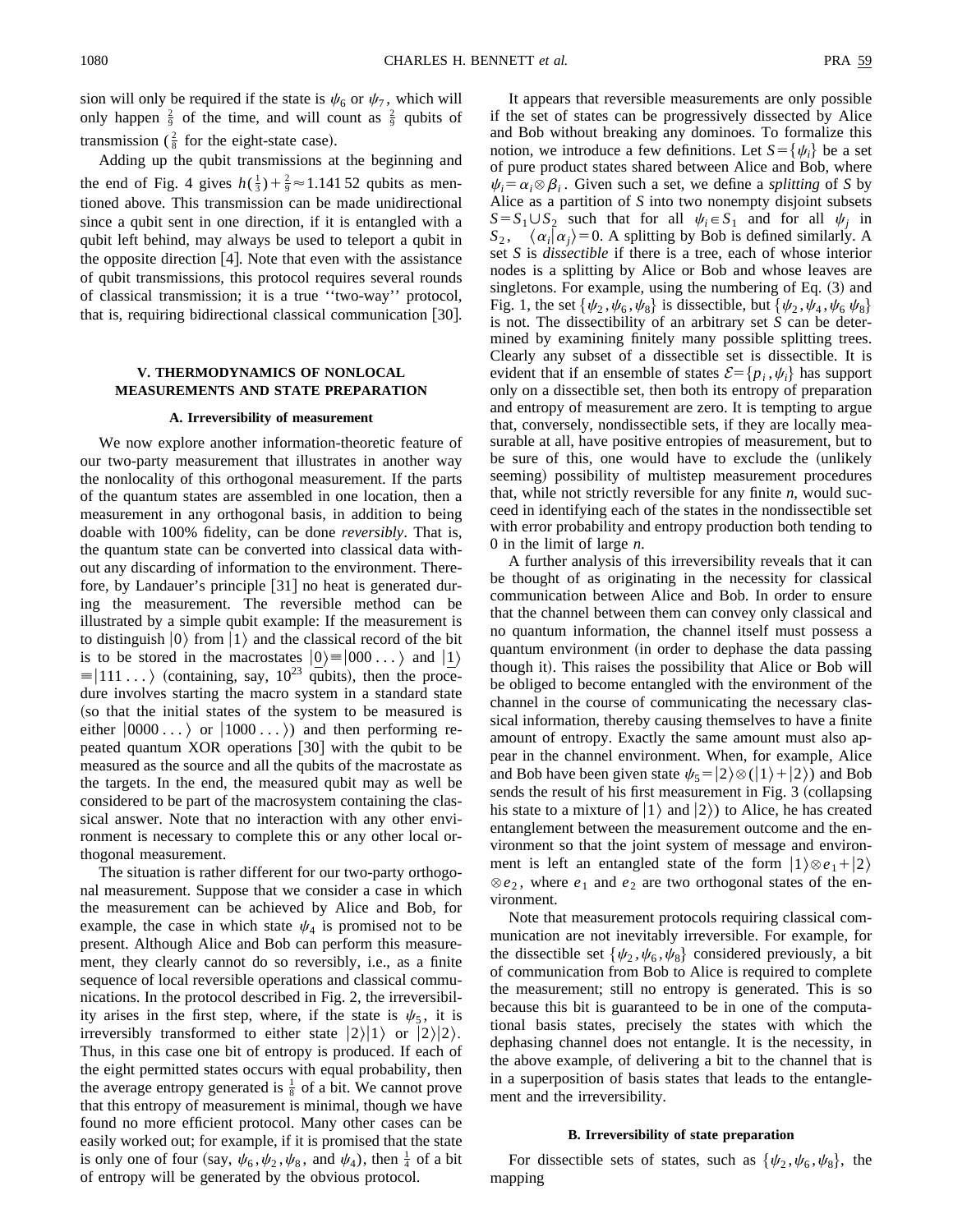

FIG. 5. Set of four states, shown in the domino notation, which can be prepared locally by Alice and Bob in a reversible fashion.

$$
|i\rangle \otimes |i\rangle \leftrightarrow |\alpha_i\rangle \otimes |\beta_i\rangle \tag{42}
$$

[using the notation of Eq.  $(3)$ ] between classical instructions and the state described is locally reversible and can be performed in either direction without the generation of waste information. Conversely, nondissectible sets, such as  $\{\psi_2, \psi_4, \psi_6, \psi_8\}$ , cannot be prepared by any finite sequence of reversible operations and we conjecture that even asymptotic multistep protocols could not reduce either the heat of preparation or the heat of measurement to zero. Perhaps surprisingly, the heats of preparation and measurement, by the best protocols we have been able to discover, are unequal.

To give an example of irreversible state preparation, consider the following method for the preparation for the nondissectible set  $\{\psi_2, \psi_4, \psi_6, \psi_8\}$  mentioned above. The protocol, which is the best we know, will produce  $h(\frac{1}{4}) \approx 0.811$ bits of entropy, considerably more than the entropy of measurement. The procedure works as follows. First, Bob computes a function *f* of the preparation instruction *i* that records whether the state to be synthesized is  $\psi_4$  [ $f(4)=1$ ] or one of the others  $[f(2,6,8)=0]$ , saving the result in a work bit. Then Alice and Bob reversibly prepare the modified four states of Fig. 5; that is, if the instruction is to prepare  $\psi_4$ ,  $\psi_4$  is prepared, and in the other three cases exactly the desired state is produced.

This preparation can be carried out reversibly because the modified set  $\{\psi_2, \psi'_4, \psi_6, \psi_8\}$  is dissectible. Next Bob performs a Hadamard rotation on his state  $(|2\rangle \rightarrow |1+2\rangle, |1\rangle$  $\rightarrow$   $|1-2\rangle$ , and  $|0\rangle \rightarrow |0\rangle$  conditional upon the state of  $f(i)$ , which transforms  $4'$  into  $4$  and leaves the other three states unchanged as desired. Finally, Bob erases his work bit *f*(*i*), which requires discarding  $h(\frac{1}{4})$  bits of entropy into the environment. Similar reasoning shows that the equiprobable nine-state ensemble can be prepared at a cost of  $h(\frac{2}{9})$  $\approx 0.764$  and the equiprobable eight-state ensemble (without the center state) at a cost of  $h(\frac{2}{8}) \approx 0.811$  bits of entropy.

It should perhaps be noted that the local preparation and measurement protocols we have described, while irreversible from the viewpoint of Alice and Bob, become reversible when viewed from a global perspective, including Bob, Alice, and the environment. In the preparation protocol we have just described this global reversibility arises because the waste classical information  $f(i)$  discarded into the environment in the last step is not random, but instead is entirely determined by the joint state  $\psi_i$  of Alice and Bob. Therefore, discarding it, though it increases the entropy of the environment, does not increase the entropy of the universe. The global reversibility of the measurement protocol for this same set of four states arises because the information discarded into the environment in the final stage is merely the other half of the entanglement created at an earlier stage of the protocol, when one of the dominoes might have been collapsed. Thus the final act of discarding restores the environment to a pure state.

When speaking of the thermodynamic costs of local preparation and local measurement, it should be recalled that, although any set of product states can be locally prepared, not all sets can be locally measured. The full set of nine states  $\{\psi_1, \ldots, \psi_9\}$  of Eq. (3), for example, is not locally measurable at all, no matter how much heat generation is allowed. Conversely, there are sets of pure bipartite states that cannot be *prepared* locally, even with the generation of heat, because one or more states in the set is entangled. The concepts of entropy of preparation and entropy of measurement can nevertheless be extended to such sets, indeed to any orthogonal set of pure bipartite states, by allowing Alice and Bob to draw on a reservoir of prior entanglement  $[e.g.,]$ standard singlets  $\Psi^- = (1/\sqrt{2})(|01\rangle - |10\rangle)$  shared between them] to help perform actions, such as teleportation  $[4]$ , that could not otherwise be done locally. In this fashion one can define an entanglement-assisted entropy of local preparation and an entanglement-assisted entropy of local measurement. In entanglement-assisted measurement, an otherwise immeasurable set such as the original set of nine states is rendered measurable by teleporting quantum information as required, say, in the protocol of Fig. 4. However, each teleportation generates two bits of waste classical information per qubit teleported, thereby contributing to the entropy of measurement. Again we can calculate the amounts of entanglement consumed and entropy produced by simple protocols, without knowing whether more efficient ones exist. The protocols described earlier give an entanglement-assisted entropy of measurement of 2.283 04 bits for the equiprobable nine-state ensemble and 2.408 86 bits for the eight-state ensemble (omitting the central state), in each case twice the amount of entanglement consumed, because the protocols generate no other waste information aside from that associated with the teleportations. Turning now to entanglement-assisted preparation, a typical set of states requiring entanglement to prepare from classical directions is the set of four Bell states [30]  $\{\Phi^+, \Phi^-, \Psi^+, \Psi^-\}$ . The entropy of preparation by the obvious protocol in this case is two bits per state prepared (Bob reads the classical directions, applies an appropriate Pauli rotation to the standard  $\Psi^-$  to make the desired Bell state, and then throws away the classical directions).

Finally, suppose Alice and Bob are given an unknown member of the nine-state set (or some other locally immeasurable set) and wish to determine which state they have without the help of entanglement, but with some hints from a person who knows which state they have been given. We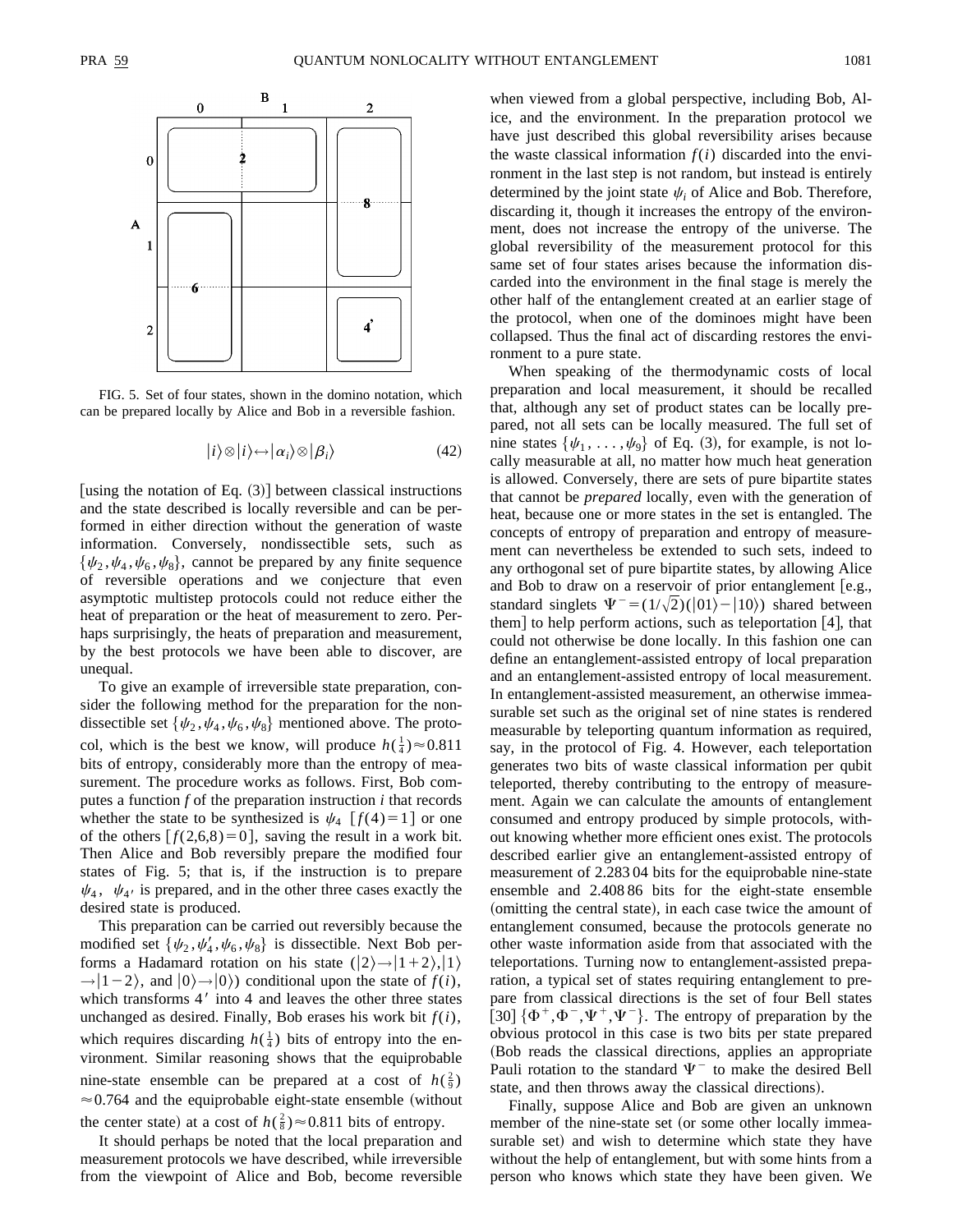TABLE I. Entropies, entanglements, and advice for non-Bell ensembles are upper bounds from known protocols, actual values could be less. The entropies of measurement for nine-state and four-Bell ensembles are for entanglement-assisted measurement since these ensembles are otherwise not locally measurable. The nine-state ensemble consists of nine equiprobable states  $\psi_1, \ldots, \psi_9$  of Eq. (3) and Fig. 1. The 2468 and 246 ensembles are equiprobable distributions over  $\{\psi_2, \psi_4, \psi_6, \psi_8\}$  and  $\{\psi_2, \psi_4, \psi_6\}$ , respectively. The four-Bell ensemble consists of four equiprobable Bell states  $\{\Phi^+, \Phi^-, \Psi^+, \Psi^-\}$  and the two-Bell ensemble of two equiprobable Bell states, e.g.,  $\{\Phi^+, \Psi^+\}.$ 

| Ensemble                    | nine-state | 2468  | 246      | four-Bell                   | two-Bell |
|-----------------------------|------------|-------|----------|-----------------------------|----------|
| Locally preparable          | yes        | yes   | yes      | no                          | no       |
| Locally measurable          | no         | yes   | yes      | no                          | yes      |
| <b>Dissectible</b>          | no         | no    | yes      | no                          | no       |
| Entropy of preparation      | 0.764      | 0.811 | $\Omega$ | 2                           |          |
| Entropy of measurement      | 2.283      | 0.250 | 0        | $\mathcal{D}_{\mathcal{A}}$ |          |
| Entanglement of preparation | $\Omega$   | 0     | $\theta$ |                             |          |
| Entanglement of measurement | 1.142      | 0     | 0        |                             | 0        |
| Advice of measurement       | 0.1575     | 0     | 0        |                             | 0        |

define the ''advice of measurement'' as the minimal amount of advice needed (in conjunction with their own local actions) to guide Alice and Bob to the right answer. As we have seen above, a negative hint such as ''the state is not  $\psi_4$ <sup>"</sup> is sufficient. This might appear to be a lot of advice (as much as a totally informative positive hint such as ''the state is  $\psi_3$ "), but in fact such negative hints can be highly compressed by classical hashing techniques, asymptotically requiring only  $\frac{8}{9} \log_2 \frac{8}{7} \approx 0.171$  bits per hint in the nine-state case. Appendix C gives details of the compression of these types of hints.

We note, however, that the non–von Neumann measurements discussed at the end of Sec. III allow an even more efficient form of advice. There it was shown that an appropriate POVM yields  $3.0125 = \log_2 9 - 0.1575$  bits of information about the unknown state in the nine-state case; therefore, after Alice and Bob have performed their POVM, only 0.1575 bits of additional information need be provided asymptotically for them to identify the state exactly.

As an aside, we note that the value of advice, and the amount needed, may depend on its timing. Although in the nine-state measurement problem the most efficient advice we know of can safely be given at the end, after the POVM has been completed, there are other situations in quantum information theory, not to mention in everyday life, when early advice is more useful than late advice. In Bennett's and Brassard's quantum key distribution protocol  $[18]$ , for example, the basis information may be regarded as a form of advice that is delayed to make it less useful to the eavesdropper. In a deterministic setting, where the adviser can foresee all future events, nothing is lost by giving all necessary advice at the beginning. However, when unforeseen events are possible, the most efficient kind of advice, better than prior or posterior advice, may be as-needed or concurrent advice. Suppose Alice and Bob are about to begin a long car trip. They ask their more experienced friend Eve which route to take. A few days later they telephone again, asking her how to repair a flat tire. To be helpful, the route advice must be given at the beginning, but it would be wasteful to give the repair advice then because the flat tire might not have happened. The prominent role of measurements, whether von Neumann or POVM, with unpredictable outcomes, in our analysis of the nine-state problem suggests that as-needed advice might be the optimal kind here also.

The notion of advice of measurement can be extended to sets of entangled states as well, for example, the set of four Bell states. Here one bit of advice is sufficient  $(e.g.,$  whether the unknown Bell state is of the  $+$  or  $-$  type) since the other bit ( $\Phi$  vs  $\Psi$ ) can be learned by comparing the results of local measurements in the *z* basis. Table I summarizes the various measures of nonlocality for some of the ensembles we have been considering.

## **VI. THREE-PARTY SEPARABLE SUPEROPERATOR**

We shall now show another example of a separable von Neumann measurement, this time involving three parties, Alice, Bob, and Carol, each holding just a qubit (two-state system). While we have not performed a full analysis of this case, it appears to have the same properties as the nine-state measurement above (that partial measurement causes indistinguishability of the residual states), suggesting that this is another case in which the measurement cannot be done locally by the three parties, even if the three can partake in any amount of classical communication among themselves. The superoperator involves a complete orthonormal set of eight product states existing in the eight-dimensional Hilbert space. This appears to be the smallest possible Hilbert space that still presents such behavior (it is easy to show, using a simple elimination process, that a qubit-qutrit system (qutrit  $=$  three-state system) or a qubit-qubit system is not sufficient). The eight states are for Alice, Bob, and Carol, respectively,

$$
\phi_1 = |0\rangle \otimes |0\rangle \otimes |0\rangle = 000,
$$
  
\n
$$
\phi_2 = |1\rangle \otimes |1\rangle \otimes |1\rangle = 111,
$$
  
\n
$$
\phi_3 = |0 + 1\rangle \otimes |0\rangle \otimes |1\rangle = +01,
$$
  
\n
$$
\phi_4 = |0 - 1\rangle \otimes |0\rangle \otimes |1\rangle = -01,
$$
  
\n
$$
\phi_5 = |0\rangle \otimes |1\rangle \otimes |0 + 1\rangle = 01 +,
$$
  
\n
$$
\phi_6 = |0\rangle \otimes |1\rangle \otimes |0 - 1\rangle = 01 -,
$$
  
\n(43)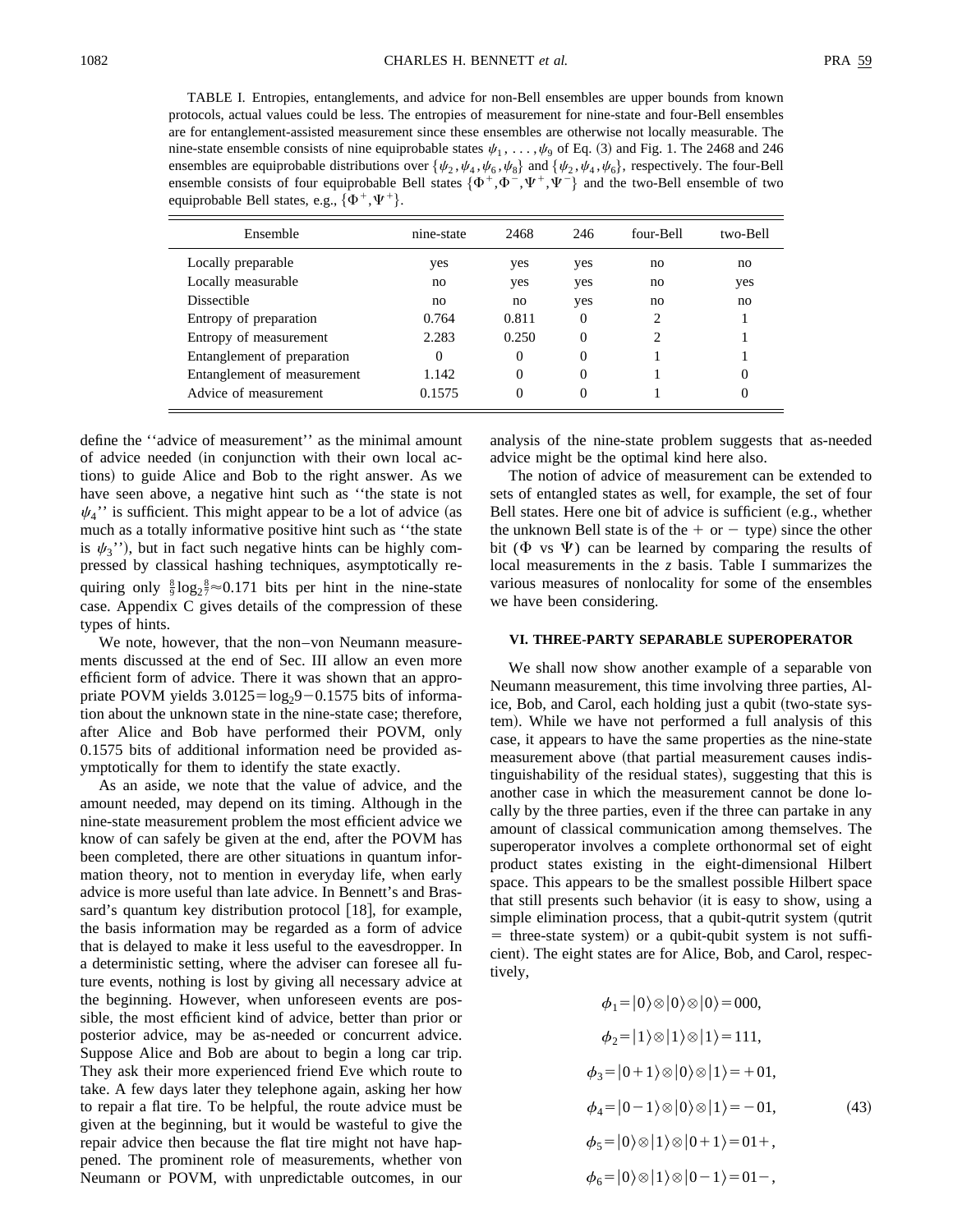$$
\phi_7 = |1\rangle \otimes |0+1\rangle \otimes |0\rangle = 1+0,
$$
  

$$
\phi_8 = |1\rangle \otimes |0-1\rangle \otimes |0\rangle = 1-0
$$

(leaving out normalizations). On the right-hand side of these equations we introduce an obvious shorthand for these states which we will use in Sec. VII. We will indicate the evidence that the separable superoperator consisting of the projection operators

$$
S_i = |i\rangle_A |i\rangle_B |i\rangle_C \langle \phi_i| \tag{44}
$$

cannot be performed by three-local operations, in which Alice, Bob, and Carol can only perform local quantum operations and broadcast classical information to each other.

The arguments are equivalent to those in the two-trit example and again rely on considering any measurement as a two-stage process. In the case where all prior probabilities are equal  $(\frac{1}{8}$  in this case), we declare stage I to be complete when

$$
\max_{i} p(\phi_i|m_i) = \frac{1}{8} + \epsilon,\tag{45}
$$

with some positive  $\epsilon$  smaller than  $\frac{1}{56}$ . It is again simple to bound the greatest possible spread of the probability distribution

$$
\frac{7+56\epsilon}{7-8\epsilon} \le \max_{i,j} \frac{p(\phi_i|m_1)}{p(\phi_j|m_1)} = \max_{i,j} \frac{\langle \phi_i|E|\phi_i\rangle}{\langle \phi_j|E|\phi_j\rangle} \le \frac{1+8\epsilon}{1-56\epsilon}.
$$
\n(46)

As before, this equation guarantees that all diagonal matrix elements of *E*,  $\langle \phi_i | E | \phi_i \rangle = \langle \phi_i | a \otimes b \otimes c | \phi_i \rangle$ , are nonzero and it also guarantees that the maximum and minimum matrix elements are different. Also as before, we can show that the states after stage I become nonorthogonal, which should permit us to derive a definite mutual-information deficit. We will not develop this proof here, but we will give a simple sketch of how we prove that the states are nonorthogonal. We will just show here that the states cannot be *exactly* orthogonal:

$$
|\langle \phi_j | a \otimes b \otimes c | \phi_i \rangle| = 0 \quad \forall \ i \neq j. \tag{47}
$$

This proof can be generalized step by step into a full analysis as in Appendix B.

(i) Writing the orthogonality condition for  $i=3$  and *j*  $=4$  gives the condition that

$$
(a_{00} + a_{01} - a_{10} - a_{11})b_{00}c_{11} = 0. \t(48)
$$

Since diagonal matrix elements of *b* and *c* must be nonzero by the arguments from Eq.  $(46)$ , the *a* factor must be zero; taking the real part gives

$$
a_{00} = a_{11} \tag{49}
$$

 $(iii)$  Taking taking  $i=5$  and  $j=6$  and applying the same reasoning gives

$$
c_{00} = c_{11} \tag{50}
$$



FIG. 6. Layout of the eight states of Eq. (43) in the  $2\times2\times2$ Hilbert space. The ''dumbbells'' have a meaning similar to the dominoes in Fig. 1.

(iii) Taking  $i=7$  and  $j=8$  gives

$$
b_{00} = b_{11}.
$$
 (51)

(iv) Now we write the four orthogonality conditions coming from all combinations of  $i=3,4$  and  $j=5,6$ :

$$
(a_{00} + a_{01})b_{01}(c_{10} + c_{11}) = 0,
$$
  
\n
$$
-(a_{00} + a_{01})b_{01}(c_{10} - c_{11}) = 0,
$$
  
\n
$$
(a_{00} - a_{01})b_{01}(c_{10} + c_{11}) = 0,
$$
  
\n
$$
-(a_{00} - a_{01})b_{01}(c_{10} - c_{11}) = 0.
$$
\n(52)

Adding these four equations gives

$$
4a_{00}b_{01}c_{11} = 0.\t\t(53)
$$

Since  $a_{00} \neq 0$  and  $c_{11} \neq 0$ , we conclude that

$$
b_{01} = 0 = b_{10}.
$$
 (54)

(v) Doing the same for the equations involving  $i=3,4$  and  $j=7,8$  gives

$$
c_{01} = 0 = c_{10}.
$$
 (55)

(vi) Finally, from the equations involving  $i=5,6$  and  $j$  $=7,8$ , we get

$$
a_{01} = 0 = a_{10}.
$$
\n(56)

Putting observations  $(i)$ – $(vi)$  together, we conclude that *a*, *b*, and *c* must be proportional to the identity operator. However, this is inconsistent with Eq.  $(46)$ , which established that the different diagonal matrix elements of *E* must differ by a finite amount. When developed more fully, this result should contradict the assumption that the measurement could be done even approximately by three-local operations.

Note that nothing in the argument involves the simple product states  $\phi_1$  or  $\phi_2$ . We conclude that the measurement is still not doable locally even if these two states are promised to be absent. On the other hand, it is easy to show that eliminating any one of the states  $\phi_{3-8}$  would permit the measurement to be done. The layout of these states in the Hilbert space shown in Fig. 6 gives some intuition for why these should be true, as in the two-party case: Any simple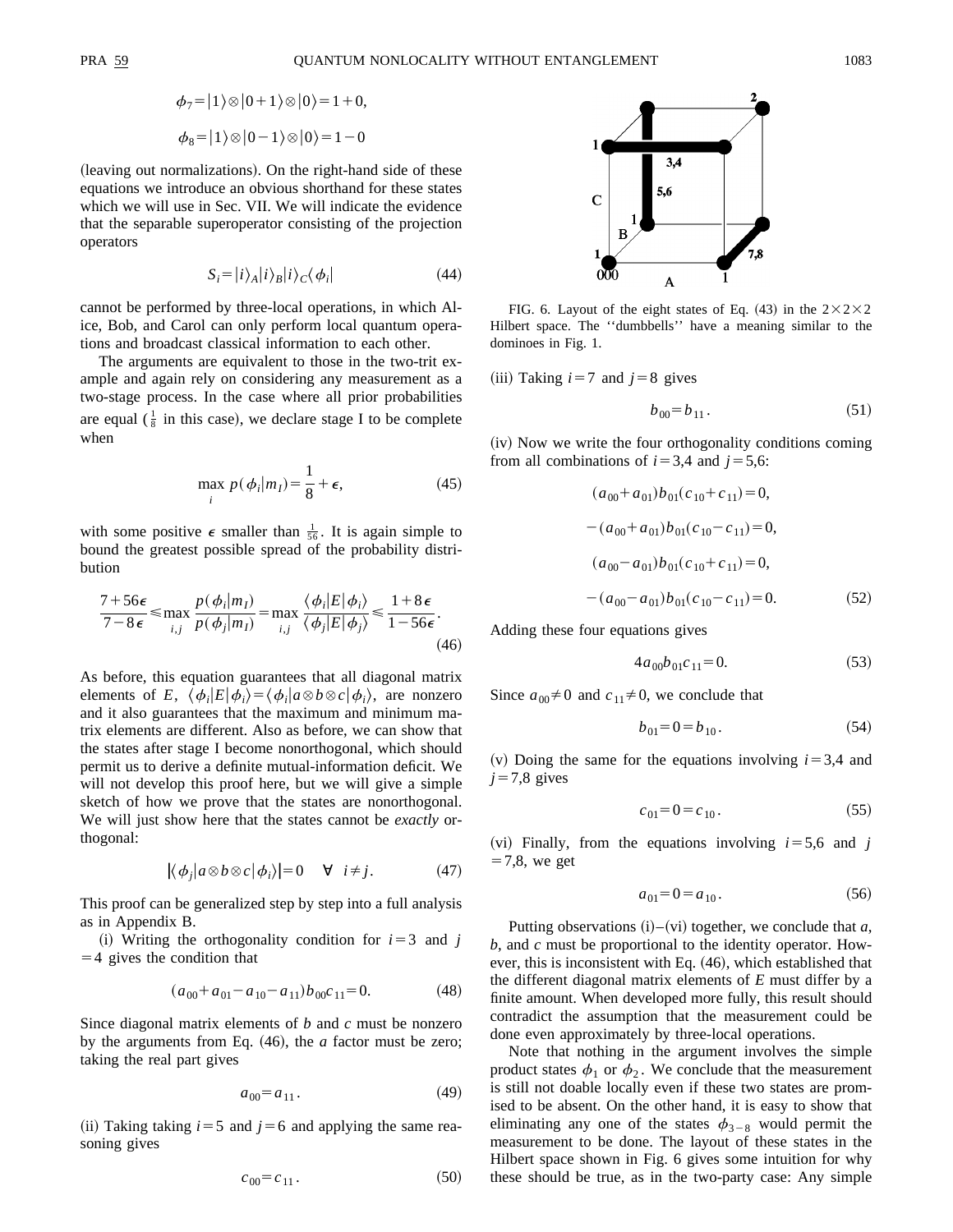von Neumann involves cutting one of these ''dumbbells'' and making those pairs of states indistinguishable.

Finally, the most economical technique that we have found for making the measurement doable with quantum communication is for a whole qubit to be sent from one party to another. That is, no compression of the quantum information seems to be possible in this case, whether or not states  $\phi_1$  or  $\phi_2$  are excluded. It is easy to show that the resulting two-party measurement that is required after this qubit transmission is doable by local actions.

### **VII. DISCUSSION**

The results of this paper, extensive as they are, raise many additional fundamental questions about multipartite quantum measurements, most of which we have only incomplete answers to at this time. We would indeed be pleased if the ambitious reader has a notion of how to attack any of the following puzzles.

There are a variety of simple variants on the separable measurements presented in this paper for which we do not know how to prove or disprove bilocality. One is a very obvious generalization of the nine-state example

$$
\psi_1' = |1\rangle \otimes |1\rangle,
$$
  
\n
$$
\psi_2' = |0\rangle \otimes \cos \theta_{23}|0\rangle + \sin \theta_{23}|1\rangle,
$$
  
\n
$$
\psi_3' = |0\rangle \otimes - \sin \theta_{23}|0\rangle + \cos \theta_{23}|1\rangle,
$$
  
\n
$$
\psi_4' = |2\rangle \otimes \cos \theta_{45}|2\rangle + \sin \theta_{45}|1\rangle,
$$
  
\n
$$
\psi_5' = |2\rangle \otimes - \sin \theta_{45}|2\rangle + \cos \theta_{45}|1\rangle,
$$
  
\n
$$
\psi_6' = \cos \theta_{67}|2\rangle + \sin \theta_{67}|1\rangle \otimes |0\rangle,
$$
  
\n
$$
\psi_7' = - \sin \theta_{67}|2\rangle + \cos \theta_{67}|1\rangle \otimes |0\rangle,
$$
  
\n
$$
\psi_8' = \cos \theta_{89}|0\rangle + \sin \theta_{89}|1\rangle \otimes |2\rangle,
$$
  
\n
$$
\psi_9' = - \sin \theta_{89}|0\rangle + \cos \theta_{89}|1\rangle \otimes |2\rangle.
$$

That is, each of the domino pair is rotated by a different angle. While we strongly doubt that the case of general  $\theta$ s is any different from the case  $\theta = \pi/4$  that we have analyzed, we have no proof that these general states specify a nonlocal measurement.

We have noted that, although there is no  $2\times2$  pure-state example that involves pure states of a separable but nonlocal superoperator, there is a mixed-state measurement that has some very curious properties. It is a measurement to distinguish two density matrices  $\rho_0$  and  $\rho_1$ , where  $\rho_0$  is an equal mixture of the pure product states  $0+$  and  $+0$  [we use the notation introduced in Eq. (43)] and  $\rho_1$  is an equal mixture of 11 and  $-$ . It appears that, despite the fact that this measurement involves distinguishing two separable, orthogonal states, nevertheless, the measurement cannot be done bilocally; indeed, the measurement apparently cannot be done by any separable superoperator. It is easy to show that the projection measurement into these states can produce an entangled output from an unentangled input [for instance,  $|0\rangle \otimes (|0\rangle + |+\rangle]$ ; no separable superoperator can do this. It will be interesting to understand the minimum degree of nonlocality needed to perform this measurement.

A nonlocal measurement would yield one bit of information since  $\rho_0$  and  $\rho_1$  are orthogonal. It would be interesting to try to apply the techniques developed in this paper to determine a bound on the attainable mutual information by a bilocal approximation to this measurement.

There are other multiparty examples for which such proofs would also be desirable. A modified version of the  $2\times2\times2$  example above involves just four states

$$
01+, \quad 1+0, \quad +01, \quad --- \tag{58}
$$

These states have other interesting properties [32]. For example, the subspace complementary to them contains no separable pure state. Nevertheless, this can be viewed as a measurement game in which Alice, Bob, and Carol are promised that they are given one of these four states and their object is to distinguish, with only classical communications, which state it is. We suspect that they cannot, but we have not been able to prove it.

An even more exotic set of orthogonal states that we have considered is one involving ten parties, each with a qubit. This set of states again only involves basis vectors  $0, 1, +$ , and  $-$  locally, so that a typical one of the 1024 basis states is  $1+(-10)-110$ . This construction emerges from a counterexample of a proposition in tiling theory, the Keller conjecture [33]. The violation of this conjecture means that the 1024 states do not conform to the domino or dumbbell layout of the examples in this paper, where pairs of dimensions of the Hilbert space are covered by pairs of orthogonal states. We have not attempted to prove non-10-locality for this example, but we note that there is no simple von Neumann measurement that will distinguish them.

Curiously, despite the complexity of the example, we are able to show that just two copies of any state are sufficient for the ten parties to be able to locally distinguish the state with classical communication, as in all the examples considered in Sec. IV. The procedure is simple: Measure one copy in the  $0/1$  basis and the second in the  $+/-$  basis. This has raised another question  $[34]$ : Are there any sets of states, entangled or not, for which some finite number (greater than 2) of copies of the state is necessary for distinguishing the states reliably? So far we have found no examples where more than two copies of the unknown state are needed. Indeed we know of no examples of two orthogonal pure states, product or entagled, which require more than *one* copy to be reliably distinguished. Earlier in this section we noted a set of two orthogonal *mixed* states of two qubits, which appears to be locally immeasurable. But here too, two copies are sufficient to make the states distinguishable. It would appear that further work on the tiling problems could produce other interesting examples for numbers of parties between 3 and 10.

The domino representation of two-party quantum states bears some resemblance to an approach taken in classical communication complexity problems to finding the most efficient interactive scheme for evaluating a function of data held by both Alice and Bob with the minimum classical communication [35]. The resemblance comes when the onebit output of the function is depicted in a two-dimensional table; then the most efficient communication is determined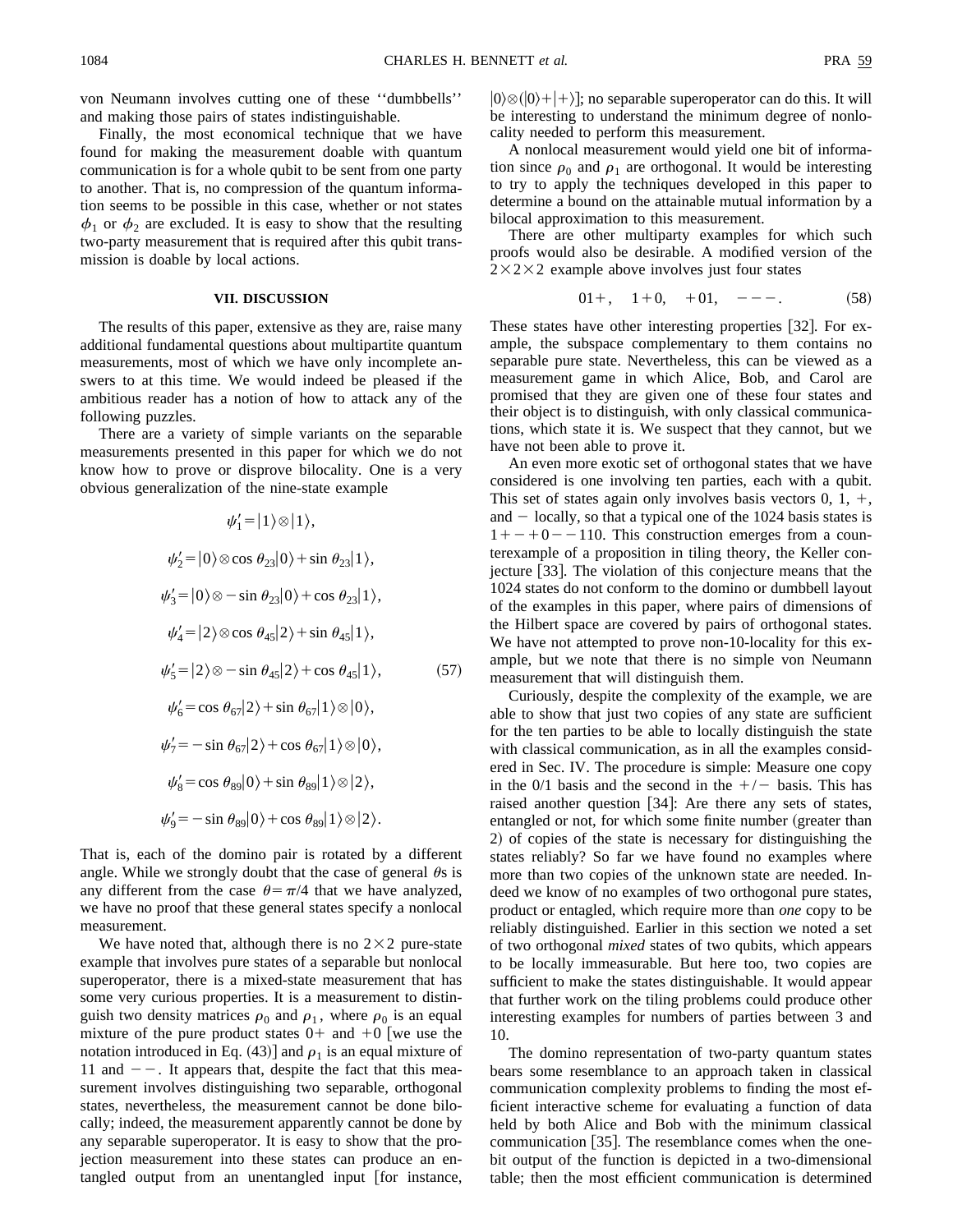by a recursive subdivision of such a table into unanimous blocks. It remains to be seen whether this observation would lead to more examples of interesting separable quantum operations.

The present investigation has required a very precise distinction between different types of quantum operations that are normally considered identical. Returning to the nine-state calculation, we can consider two different quantum operations related to the measurement operation of Eq.  $(4)$  (repeated here):

$$
|i\rangle_A |i\rangle_B \langle \psi_i |, \qquad (59)
$$

$$
|\psi_i \psi_i \rangle \langle \psi_i |, \tag{60}
$$

$$
|\psi_i\rangle\langle\psi_i|.\tag{61}
$$

We have disproved the existence of Eq.  $(59)$ . We can from this disprove the existence of Eq.  $(60)$ , which is a cloning operator: We just note that Alice and Bob could perform this cloning many times and then perform measurements to deduce with very high confidence the state label *i*, thus performing Eq.  $(59)$ . We can also rule out any form of weak cloning  $[36]$ . The case for Eq.  $(61)$  is more subtle since we normally think of these projection operators as precisely what we mean by the measurement  $(59)$ . This is true in a one-party world, since performing the projection means that a classical record of the state is available somewhere in the world. However, in a multiparty situation, this record could be in a form that is split between the parties in a way that would require quantum communication to unravel. Therefore, we emphatically state that Eqs.  $(59)$  and  $(61)$  are *not* generally identical in a multiparty scenario. Indeed, we note that there is another case in which two such operators are completely different. For Bell states, the measurement opera $tor (59)$  cannot be done bilocally because of the entanglement of the states, but the dephasing operator  $(61)$  for the Bell states can be done bilocally; it has been described as the "twirling" operation of Ref.  $[30]$ .

Nevertheless, we have been able to prove that Eq.  $(61)$  is not doable for the nine-state examples, but by quite different arguments from those given for Eq.  $(59)$ , presented in Appendix D. However, the issue of approximations to Eq.  $(61)$ or  $(60)$  remains unsettled. That is, we do not know how to quantify the precision with which Alice and Bob could do these operations approximately. A large part of the difficulty is that we cannot use a simple, classical measure of information such as the mutual information, which was possible for Eq.  $(59)$  because the output is a classical record. For Eqs.  $(60)$  and  $(61)$  an operator measure, involving a notion of distance between two quantum operators, would have to be used. The theory of such operator measures is considerably less well developed  $[37]$ .

It seems likely that the states we have explored in this paper would be usable for quantum cryptography, but we also have more questions than answers on this point. It is now clear  $\lceil 17 \rceil$  that bipartite orthogonal states are generally useful for cryptography when one particle in the state is received by Bob before the other has been launched by Alice. This forces Eve to measure one particle at a time. If Eve had no quantum memory, then the security of the cryptography protocol would be ensured if the measurement of the state could not be performed bilocally, with the restriction that only one round of measurement (one transmission from Alice to Bob) would be permitted. The nine states that we have analyzed have this property. However, given that Eve can have a quantum memory, the problem is a bit different, corresponding to there being some restricted form of quantum communication between Alice and Bob in the measurement protocol. In the cryptographic application, of course, Eve has more work to do: She must determine the identity of the state *and* provide it undisturbed, at the appropriate times, to Bob [38]. Thus a separate study is required to establish that the nine states form a good basis for orthogonal quantum cryptography (which, however, is easily provided by the analysis of  $[17]$ . At the same time, we may imagine that the nine states might provide a stronger cryptographic primitive for some purposes, given that they cannot be identified even by repeated communication between Alice and Bob. Another useful feature of the states as a cryptographic primitive might be the fact that two copies of them can be identified exactly. However, we have no concrete notions of what these new cryptographic applications might be.

Finally, we note that the basic question that began our investigation remains unanswered: What is a compact mathematical description of a superoperator that can be performed by only classical communication between the parties? We have only disproved one natural hypothesis, that this set coincides with the set of separable superoperators. No alternative hypothesis has presented itself.

All of these questions indicate, we think, that we still have many very basic questions about the structure of quantum mechanics and about the nature of quantum nonlocality and entanglement, questions whose answers will be of central significance in our quest to employ quantum mechanics in the transmission and processing of information.

#### **ACKNOWLEDGMENTS**

Part of this work was completed during the Elsag-Bailey—ISI Foundation research meeting on quantum computation. C.A.F. has been supported by the Lee A. DuBridge Foundation and by DARPA through the Quantum Information and Computing (QUIC) Institute, administered by the U.S. Army Research Office. We thank Michał Horodecki, Peter Høyer, N. David Mermin, Sandu Popescu, Barbara Terhal, and Reinhard Werner for very helpful discussions.

## **APPENDIX A: DECOMPOSITION OF ARBITRARY POVM INTO A SERIES OF VERY WEAK MEASUREMENTS**

Any superoperator acting on a system of dimension *n* can be replaced (nonuniquely) by the following procedure: appending an ancilla of dimension  $n_1$ , performing a unitary transformation, tracing out a subsystem of dimension  $n_2$ , and measuring (using a standard and complete measurement) a subsystem of dimension  $n_3$ , which we call a probe. As a result, the state of remaining system (of dimension  $m$  $=$ *nn*<sub>1</sub>/*n*<sub>2</sub>*n*<sub>3</sub>) can be calculated and it is uniquely determined for any given superoperator despite the nonuniqueness of the procedure. In cases where there is no probe to be measured  $(n<sub>2</sub>=1)$ , this is the so-called trace-preserving superoperator. If instead the trace-out step is eliminated, this is the most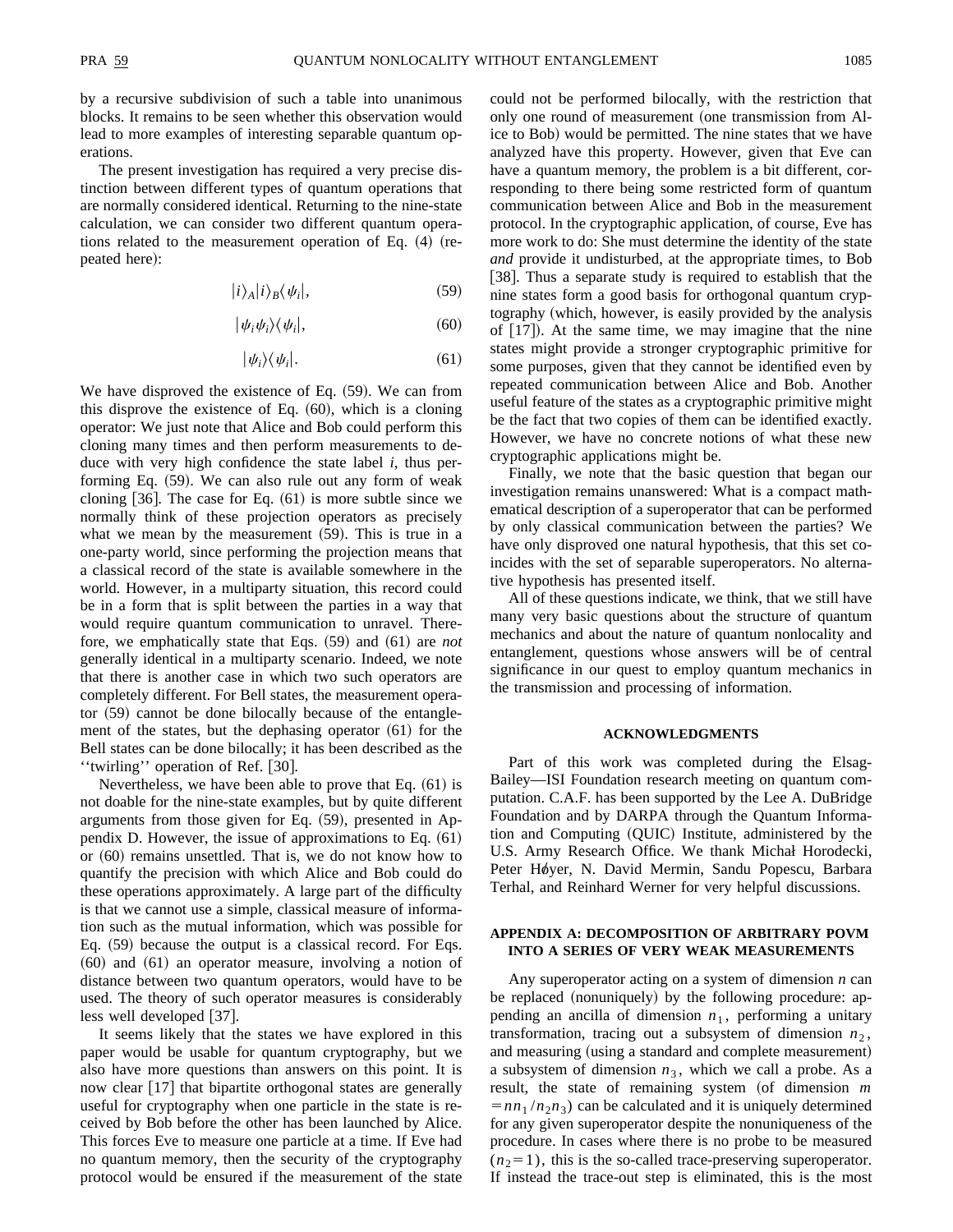Suppose we are given a state on which we will obtain some information using a POVM. We will show how to approximate this POVM by a continuous process. The addition of ancilla does not influence the state; the unitary transformation can be done as continuously as we wish. We shall now show that a standard complete measurement can be replaced by a continuous process (to any desired approximation). As a result of the above discussion, any POVM can be approximated in the same way.

In order to measure the probe (a subsystem of dimension  $n_3$ ) using a complete standard measurement in a basis  $|i\rangle$ , we write the combined state of the remaining system and the probe (of dimensions  $nn_1 = mn_3$ ) after the unitary interaction as

$$
|\psi\rangle = \sum_{i=0}^{n_3-1} \alpha_i |\phi_i\rangle |i\rangle, \tag{A1}
$$

where  $\sum_{i=0}^{n_3-1} |\alpha_i|^2 = 1$  and  $|\phi_i\rangle$  are normalized states (not necessarily orthogonal) of the remaining *m*-dimensional subsystem. Without loss of generality we can assume that the probe is a qubit since any other measurement can be replaced by a set of yes/no questions, thus  $n_3=2$ .

In a standard measurement we apply the projection postulate directly on the probe to yield a classical result *i* with probability  $|\alpha_i|^2$  and a remaining subsystem in a state  $|\phi_i\rangle$ . In a nondemolition measurement [39] a state  $|i\rangle$  is transformed to  $|i\rangle|i\rangle_1$  and the new system  $(|i\rangle_1)$  is measured instead of the probe; hence a probe in a state  $|i\rangle$  is not demolished by this measurement. Attaching *K* such devices to  $|\psi\rangle$ , the measurement of the probe can be done in a nondemolition way using a unitary transformation to a state

$$
|\Phi\rangle = \sum_{i=0}^{1} \alpha_i |\phi_i\rangle |i\rangle |i\rangle_1 |i\rangle_2 \cdots |i\rangle_K, \tag{A2}
$$

where now the measurement postulate can be applied on any (or on all) of the additional "quantum measuring devices"  $|i\rangle_k$ , where  $1 \le k \le K$ . We use the term quantum measuring device  $(QMD)$  to say that no classical measurement (no actual "printout") was performed at that stage. As a result, this measurement process is reversible until we apply the projection postulate on one of these QMDs and the state  $|\psi\rangle$  can be reproduced from  $|\Phi\rangle$  with perfect fidelity. Measuring any of these QMDs is equivalent to performing a standard measurement on  $|i\rangle$ .

To obtain an approximation using a continuous measurement we replace the QMDs by "weak QMDs" (WQMDs), meaning that we replace a standard measurement by a sequence of weak measurements. (Weak measurements were discussed by Aharonov and others  $[25]$ .) The unitary transformation producing Eq.  $(A2)$  is replaced by one leading to

$$
|\Psi\rangle = \alpha_0 |\phi_0\rangle |0\rangle |0'\rangle_1 \cdots |0'\rangle_K + \alpha_1 |\phi_1\rangle |1\rangle |1'\rangle_1 \cdots |1'\rangle_K,
$$
\n(A3)

where the two possible states of the *k*th WQMD,  $|0'\rangle_k$  and  $|1'\rangle_k$ , are highly overlapping. We can always choose them to be

$$
|0'\rangle = \cos \theta |0\rangle + \sin \theta |1\rangle,
$$
  

$$
|1'\rangle = \sin \theta |0\rangle + \cos \theta |1\rangle,
$$
 (A4)

with  $\theta = \pi/4 - \epsilon$  with small positive  $\epsilon$ . If the state we start with is  $|i\rangle$ , then the probability to obtain a correct result *i* from a probe in a state  $|i'\rangle$  is

$$
\cos^2 \theta = 1/2[1 + \sin(2\epsilon)].
$$
 (A5)

We approximate

$$
\cos \theta \approx (1/\sqrt{2})[1 + \sin(2\epsilon)/2] \approx (1/\sqrt{2})[1 + \epsilon],
$$
  
\n
$$
\sin \theta \approx (1/\sqrt{2})[1 - \epsilon].
$$
\n(A6)

For any state  $|\psi\rangle$ , if only one WQMD is measured (in the computation basis), the effect of this measurement on the rest of the system is weak and the state of the original system can be reproduced with high fidelity, which approaches one as  $\epsilon$  approaches zero. For instance, if a result 0 is obtained, we can reproduce an unnormalized state of the remaining system and the probe

$$
|\psi_{out}\rangle = \alpha_0 \cos \theta |\phi_0\rangle |0\rangle + \alpha_1 \sin \theta |\phi_1\rangle |1\rangle, \quad (A7)
$$

yielding a modification of  $|\psi\rangle$  of order  $\epsilon$ :

$$
|\psi_{out}\rangle = |\psi\rangle + \epsilon [\alpha_0 |\phi_0\rangle |0\rangle - \alpha_1 |\phi_1\rangle |1\rangle]. \tag{A8}
$$

Thus, measuring each such QMD one at a time, we obtain a process that is as close to continuous as we want since we can choose  $\epsilon$  as small as we want.

The last thing to verify is that we can choose  $K$  big enough in order to yield the same probability of obtaining the result *i* as in a standard measurement. If the state of the probe is  $|i\rangle$ , then each of the WQMDs is in pure state  $|i'\rangle$ . When we measure *K* WQMDs their outcomes are independent and identically distributed according to a binomial distribution with probability  $\cos^2 \theta$  to obtain the correct result *i* for each one. Let us assume that *K* is odd. When we look at *K* such WQMDs and take a majority vote, the probability to obtain a correct result is given by

$$
\sum_{k=1}^{(K-1)/2} \binom{K}{k} \cos^{2(K-k)} \theta \sin^{2k} \theta.
$$
 (A9)

(Note that this expression can also be calculated by expanding

$$
\begin{aligned} |\phi_i\rangle|i\rangle & |i'\rangle_1 \cdots |i'\rangle_K \\ &= |\phi_i\rangle|i\rangle[\cos^K\theta|i\cdots i\rangle + \cos^{K-1}\theta\sin\theta & |ii\cdots ij\rangle \\ &+ \sin^K\theta|jj\cdots j\rangle], \quad \text{with } j=0, \end{aligned} \tag{A10}
$$

if  $i=1$  and vice versa, and calculating the probability of each string.)

This is equivalent to a classical problem of having a biased coin with a known bias  $\cos^2 \theta$  and trying to guess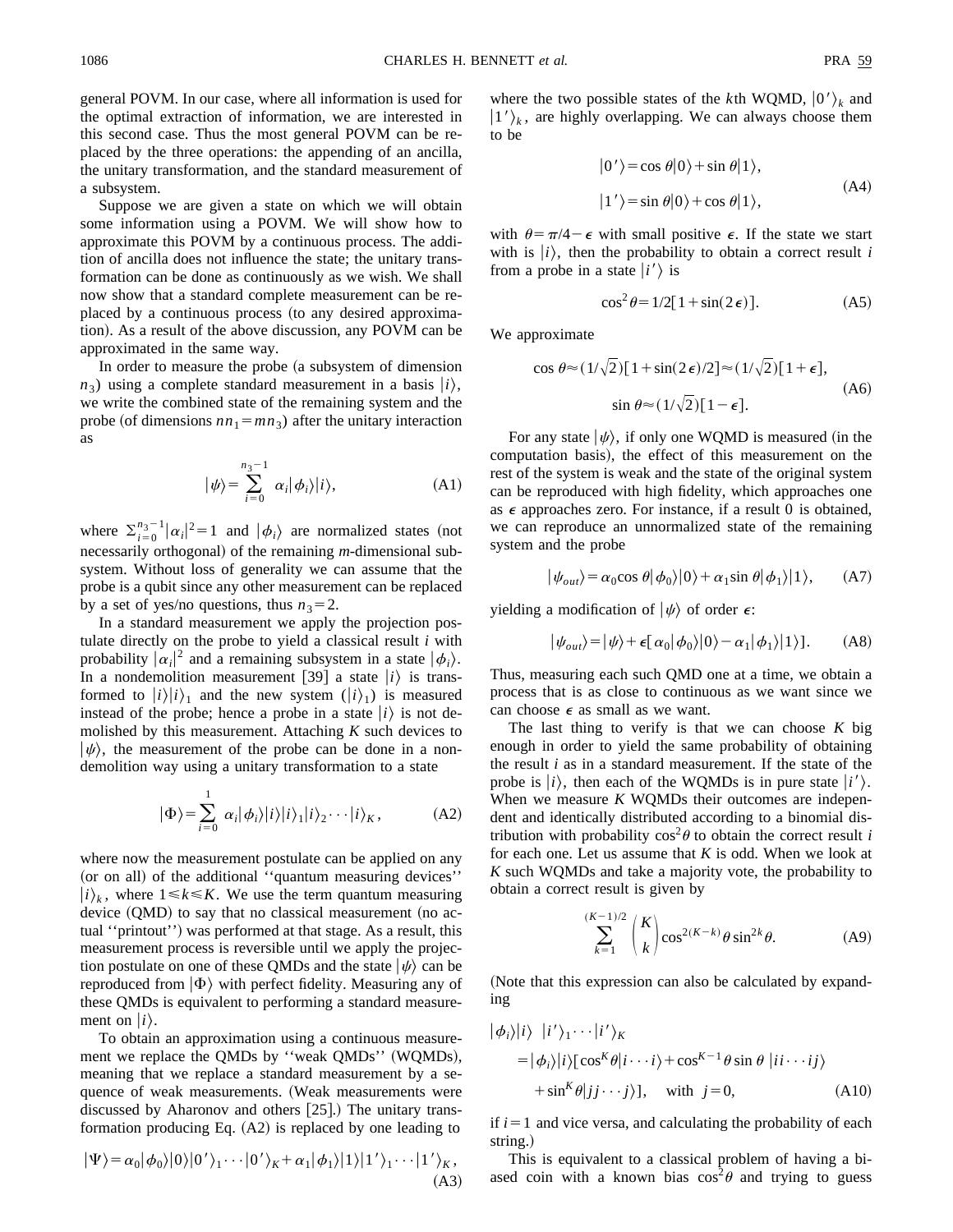whether it is biased to give more heads or more tails. One can bound the above sum directly or approximate it using some central limit theorem (since it is a random walk).

Alternatively, one can use a strong version of the law of large numbers, which tells us that we can guess the direction of the bias with probability exponentially close to one. Suppose one throws a biased coin, so that in one try it gives Prob( $x=1$ )=p and Prob( $x=0$ )=1-p. According to the Bernstein law of large numbers  $[40]$ , when throwing the same coin *K* times the actual average of the *K* trials  $\sum_{i=1}^{K} x_i/K$  is very close to the expectation value *p*, except with probability

$$
\text{Prob}\left[\left|\frac{K}{K}\sum_{i=1}^{K}x_{i}-p\right|\geqslant\delta\right]\leqslant 2e^{-K\delta^{2}}\tag{A11}
$$

for any *K* and for  $\delta$  smaller than  $p(1-p)$ .

To apply this law to our case recall  $\cos^2\theta = 1/2 + \sin 2\epsilon/2$ and  $\sin^2\theta = 1/2 - \sin 2\epsilon/2$ , so that the Bernstein law applies for any  $\delta < 1/4 - \sin^2 2\epsilon$ . For small  $\epsilon$  (e.g., less than 1/8) we choose  $\delta = \sin 2\epsilon/2$ , which is in the appropriate range. Now the probability of observing  $\sum_{i=1}^{K} x_i / K \ge 1/2$  when the Prob( $x=1$ ) =  $\sin^2\theta$  is less than or equal to

$$
\text{Prob}\left[\left|\frac{K}{K}\sum_{i=1}^{K}x_{i}-p\right|\geq\sin 2\epsilon/2\right]\leq 2e^{-K\sin^{2}2\epsilon/4}.\quad\text{(A12)}
$$

Since *K* can be chosen independently of  $\epsilon$ , any *K*  $\gg$ 4/sin<sup>2</sup>2 $\epsilon$  will do.

This means that for such *K* the expression

$$
S = \sum_{k=1}^{(K-1)/2} \binom{K}{k} \cos^{2(K-k)} \theta \sin^{2k} \theta \qquad (A13)
$$

is exponentially close to 1 and its complement

$$
1 - S = \sum_{k=1}^{(K-1)/2} {K \choose k} \sin^{2(K-k)} \theta \cos^{2k} \theta
$$
 (A14)

is exponentially small.

In the general case of a state  $|\Psi\rangle$ , we need to expand the state (as was done above) and calculate the probability of each string in order to take a majority vote as before. This process yields (assuming as before odd  $K$ ) a probability of

$$
|\alpha_i|^2 \sum_{k=1}^{(K-1)/2} \binom{K}{k} \cos^{2(K-k)} \theta \sin^{2k} \theta
$$
  
+  $(1-|\alpha_j|^2) \sum_{k=1}^{(K-1)/2} \binom{K}{k} \sin^{2(K-k)} \theta \cos^{2k} \theta$  (A15)

to obtain the correct result. Using *S* we get

$$
|\alpha_i|^2 S + (1 - |\alpha_j|^2)(1 - S), \tag{A16}
$$

so the result is obtained with the correct probability  $\left| \alpha_i \right|^2 S$ . (This is equivalent to obtaining a coin with bias  $\cos^2 \theta$  with probability  $|\alpha_0|^2$  or with another bias  $\sin^2\theta$  with probability

 $1-|\alpha|^2$  and throwing it as many times as we want in order to learn which coin we received with any desired probability of success.)

# **APPENDIX B: CONSTRAINTS FROM APPROXIMATE ORTHOGONALITY OF RESIDUAL STATES**

According to Eq.  $(20)$ , the overlaps between the residual states  $\phi_{i,m}$  after stage I [Eq. (13)] are all bounded by  $\delta$ :

$$
|\langle \phi_i | \phi_j \rangle| = \frac{|\langle \psi_i | a \otimes b | \psi_j \rangle|}{\sqrt{\langle \psi_i | a \otimes b | \psi_i \rangle \langle \psi_j | a \otimes b | \psi_j \rangle}} \leq \delta,
$$
\n(B1)

The task here is to use these inequalities to derive various constraints on the matrix elements of the operators *a* and *b* in Eq.  $(17)$ .

We note before we begin that during the completion of stage I, Alice and Bob may each have augmented their Hilbert spaces beyond their original three dimensions. They might do this, for instance, as part of a strategy that requires retaining some of the quantum ancillae from one round of the protocol to the next. Such a strategy finds its expression in the fact that the  $S_{m}$ , operators need not be square matrices, so that the states of Eq.  $(13)$  will exist in a Hilbert space larger than the original nine-dimensional one. Fortunately, this contingency has no relevance for the constraints we are about to derive: It is only the algebraic properties of *E*  $S^{\dagger}S = a \otimes b$  that concern us, and *a* and *b* are always square matrices whose dimensions are determined by the size of the *initial* Hilbert space.

Let us use the notation  $\langle i|a|j\rangle = a_{ij}$  and  $\langle i|b|j\rangle = b_{ij}$  and note the following preliminary things. Recall that *a* and *b* are both positive semidefinite operators so that, for each *i*,  $\langle \psi_i | a \otimes b | \psi_i \rangle > 0$ . Recall that, from Eq. (18), we have for each *i* and *j*

$$
0 < \frac{\langle \psi_i | a \otimes b | \psi_i \rangle}{\langle \psi_j | a \otimes b | \psi_j \rangle} \leq \frac{1 + 9\epsilon}{1 - 72\epsilon}.
$$
 (B2)

Thus it follows that  $a_{00}$ ,  $a_{22}$ ,  $b_{00}$ , and  $b_{22}$  are all strictly positive. Moreover, looking at  $i=2$  and  $j=3$ , for instance, in Eq.  $(B2)$  gives

$$
0 < \frac{b_{00} + b_{11} + 2 \text{ Re } b_{10}}{b_{00} + b_{11} - 2 \text{ Re } b_{10}} \le \frac{1 + 9\epsilon}{1 - 72\epsilon}.
$$
 (B3)

From this and the  $i=3$ ,  $j=2$  condition

$$
|2 \operatorname{Re} b_{10}| \le \frac{81\epsilon}{2 - 63\epsilon} (b_{11} + b_{00}).
$$
 (B4)

In a similar fashion, taking  $\{i, j\} = \{2k, 2k+1\}$  for  $k = 2, 3, 4$ , we have

$$
|2 \operatorname{Re} b_{21}| \le \frac{81\epsilon}{2 - 63\epsilon} (b_{22} + b_{11}),
$$
 (B5)

$$
|2 \operatorname{Re} a_{21}| \leq \frac{81\epsilon}{2 - 63\epsilon} (a_{22} + a_{11}),
$$
 (B6)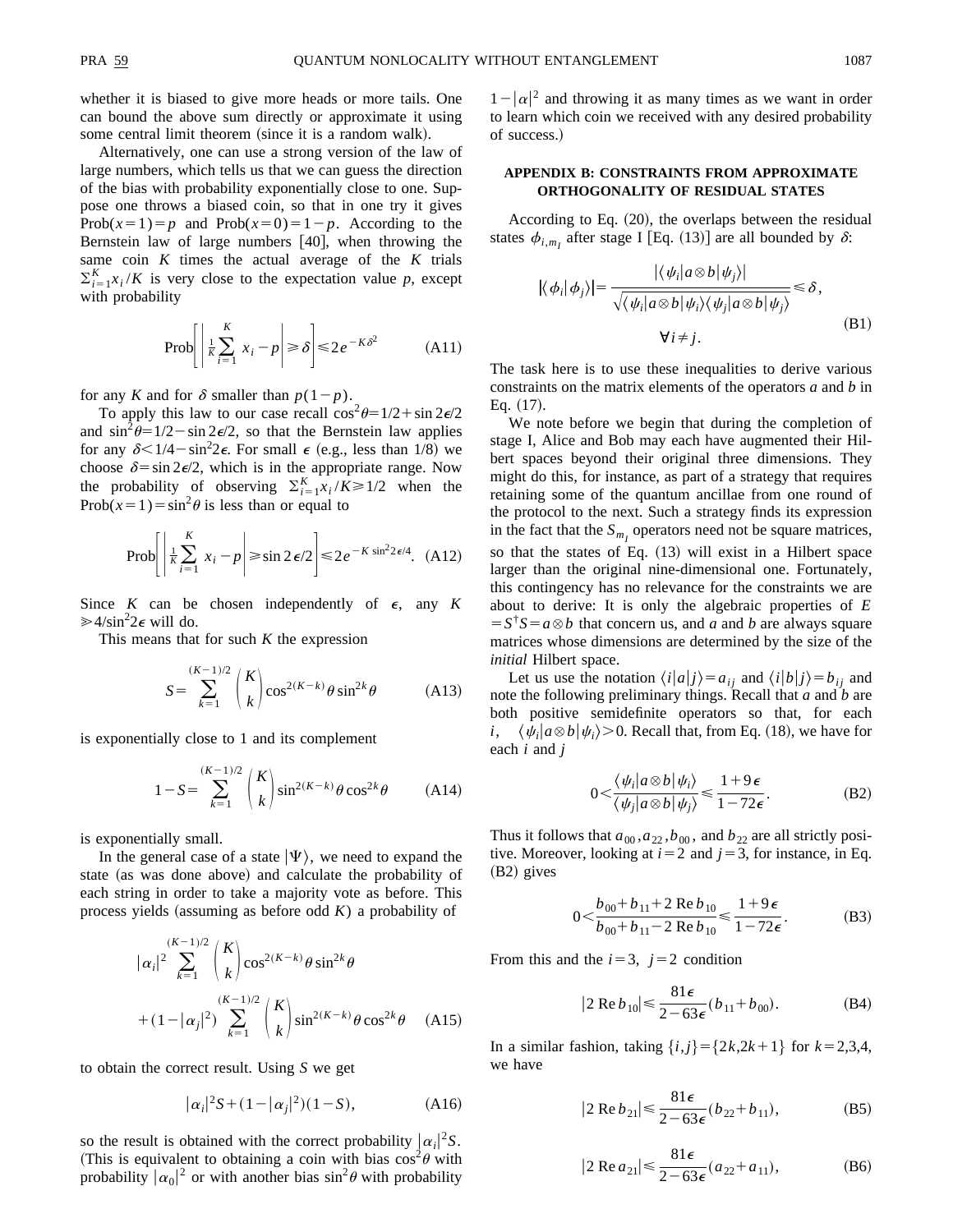$$
|2 \text{ Re } a_{10}| \le \frac{81\epsilon}{2 - 63\epsilon} (a_{11} + a_{00}).
$$
 (B7)

We can now bound the relative variations among the diagonal elements of *a* and *b* in terms of  $\delta$  in the following way. Taking  $i=2$  and  $j=3$ , Eq. (B1) looks like

$$
\frac{a_{00}|b_{00}-b_{01}+b_{10}-b_{11}|}{\sqrt{a_{00}(b_{00}+b_{01}+b_{10}+b_{11})a_{00}(b_{00}-b_{01}-b_{10}+b_{11})}} \leq \delta
$$
\n(B8)

and simplifies to

$$
\frac{|b_{00} - b_{11} + 2i \text{ Im } b_{10}|}{\sqrt{(b_{00} + b_{11})^2 - (2 \text{ Re } b_{10})^2}} \le \delta.
$$
 (B9)

Therefore it follows that

$$
\frac{|b_{00} - b_{11}|}{b_{00} + b_{11}} \le \delta.
$$
 (B10)

In similar fashion we get

$$
\frac{|b_{11} - b_{22}|}{b_{11} + b_{22}} \le \delta, \quad \frac{|a_{11} - a_{22}|}{a_{11} + a_{22}} \le \delta, \quad \frac{|a_{00} - a_{11}|}{a_{00} + a_{11}} \le \delta.
$$
\n(B11)

These inequalities help us bound the off-diagonal matrix elements of  $a$  and  $b$  in terms of  $\delta$ . Consider the combination of the conditions from Eq.  $(B1)$  given by taking  $i=2,3$  and  $j=4,5$ . The  $i=2$ ,  $j=4$  inequality, for instance, is

$$
\frac{|a_{02}(b_{02}+b_{01}+b_{12}+b_{11})|}{\sqrt{a_{00}a_{22}(b_{00}+b_{11}+2\text{ Re }b_{10})(b_{22}+b_{11}+2\text{ Re }b_{21})}} \leq \delta.
$$
\n(B12)

It will be convenient to introduce the notation

$$
D_{\pm\pm}^{2} = a_{00}a_{22}[(b_{00} + b_{11}) \pm 2 \text{ Re } b_{10}][(b_{11} + b_{22})
$$
  

$$
\pm 2 \text{ Re } b_{21}].
$$
 (B13)

With this, we see that we can write

$$
a_{02}(b_{02} + b_{01} + b_{12} + b_{11}) = D_{++} \gamma^{(1)} e^{i \phi^{(1)}}, \quad (B14)
$$

where  $\gamma^{(1)}$  is a small amplitude and  $\phi^{(1)}$  is an appropriately chosen phase that satisfies the constraints

$$
0 \le \gamma^{(1)} \le \delta, \quad 0 \le \phi^{(1)} < 2\pi. \tag{B15}
$$

In a similar fashion, taking the remaining combinations of *i*  $=$  2,3 and  $j=4,5$  we arrive at

$$
a_{02}(-b_{02}+b_{01}-b_{12}+b_{11})=D_{+-}\gamma^{(2)}e^{i\phi^{(2)}}, \quad (B16)
$$

$$
a_{02}(-b_{02}-b_{01}+b_{12}+b_{11})=D_{-+}\gamma^{(3)}e^{i\phi^{(3)}},\quad(B17)
$$

$$
a_{02}(b_{02} - b_{01} - b_{12} + b_{11}) = D_{--} \gamma^{(4)} e^{i \phi^{(4)}}, \quad (B18)
$$

where each  $\gamma^{(i)}$  and  $\phi^{(i)}$  satisfy the same constraints as in Eq.  $(B15)$ . Adding Eqs.  $(B14)$  and  $(B16)$ – $(B18)$  together and taking the absolute value of the resultant, we get

$$
4|a_{02}b_{11}| \le \delta(D_{++} + D_{+-} + D_{-+} + D_{--}).
$$
 (B19)

Now suppose that  $\text{Re}b_{10}\geq 0$  and  $\text{Re}b_{21}\geq 0$  and set

$$
z = 1 + \frac{81\epsilon}{2 - 63\epsilon} = \frac{2 + 18\epsilon}{2 - 63\epsilon}.
$$
 (B20)

Then it follows from Eqs.  $(B4)$  and  $(B5)$  that

$$
D_{++}^2 \le z^2 a_{00} a_{22} (b_{00} + b_{11}) (b_{11} + b_{22}), \tag{B21}
$$

$$
D_{+-}^2 \leq z a_{00} a_{22} (b_{00} + b_{11}) (b_{11} + b_{22}), \tag{B22}
$$

$$
D_{-+}^2 \le z a_{00} a_{22} (b_{00} + b_{11}) (b_{11} + b_{22}), \tag{B23}
$$

$$
D_{--}^2 \le a_{00} a_{22} (b_{00} + b_{11}) (b_{11} + b_{22}).
$$
 (B24)

Combining this with Eq.  $(B19)$ , we find

$$
\frac{|a_{02}|}{\sqrt{a_{00}a_{22}}} \le \frac{1}{4} \delta(z+2\sqrt{z}+1) \frac{1}{b_{11}} \sqrt{(b_{00}+b_{11})(b_{11}+b_{22})}.
$$
\n(B25)

Note that Eq.  $(B25)$  remains true regardless of the signs of  $\text{Re}b_{10}$  and  $\text{Re}b_{21}$ . This is because Eq. (B19) remains invariant under a change of sign for either or both of these terms. Now it is just a question of using the previously derived constraints for the diagonal elements of *a* and *b* to put a limit on how large the right-hand side of this can be. With some play, one sees that this occurs when

$$
b_{00} = b_{22} = b_{11} \frac{1+\delta}{1-\delta}
$$
 (B26)

and, at that point, one has

$$
\frac{|a_{02}|}{\sqrt{a_{00}a_{22}}} \le \frac{1}{2} (z + 2\sqrt{z} + 1) \frac{\delta}{1 - \delta}.
$$
 (B27)

Alternatively taking  $i=6,7$  and  $j=8,9$  in Eq. (B1) and running through a set of steps analogous to those in Eqs.  $(B12)$ –  $(B27)$ , one finds

$$
\frac{|b_{02}|}{\sqrt{b_{00}b_{22}}} \le \frac{1}{2}(z+2\sqrt{z}+1)\frac{\delta}{1-\delta}.
$$
 (B28)

By a slightly more elaborate strategy, we can now find bounds on all the remaining off-diagonal terms. Let us consider the inequalities derived from Eq.  $(B1)$  for  $i=4,5$  and  $j=8.9$ . These can all be written in a compact notation as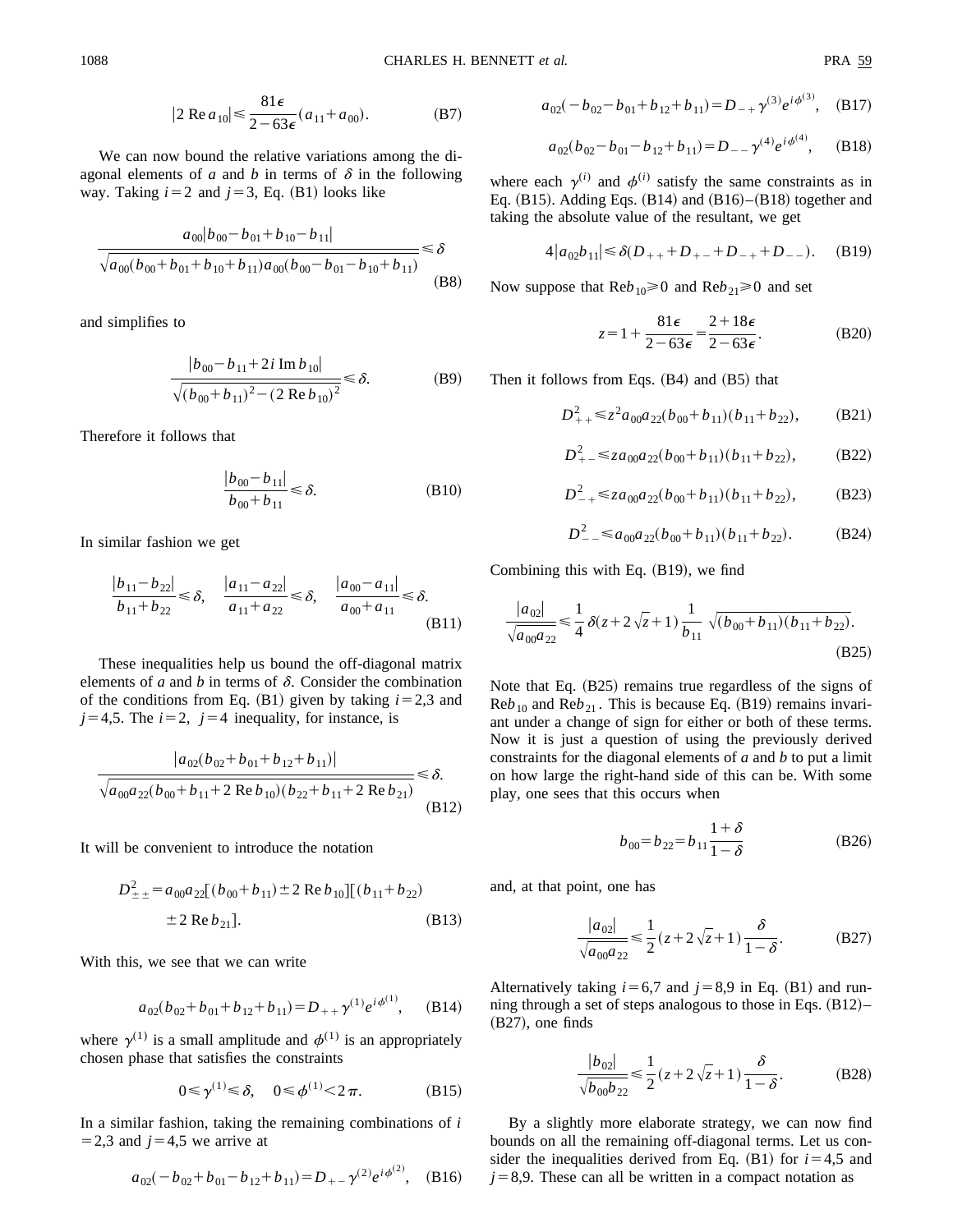$\overline{\Gamma}$ 

The sign bit  $s_1=0,1$  corresponds to  $j=8,9$ ; the bit  $s_2=0,1$ corresponds to  $i=4,5$ . Let us focus on only one of these four equations, one for which

$$
(-1)^{s_1} \text{Re } a_{01} \leq 0, \tag{B30}
$$

$$
(-1)^{s_2} \text{Re } b_{12} \ge 0. \tag{B31}
$$

It is clear that at least one of the four sign choices will satisfy these conditions. In that case it follows that

$$
\frac{|a_{20} + (-1)^{s_1} a_{21}|}{\sqrt{a_{22}(a_{00} + a_{11})}} \le \delta \sqrt{\frac{1}{b_{22}} [b_{22} + b_{11} + (-1)^{s_2} 2 \text{ Re } b_{12}].}
$$
\n(B32)

Using Eq.  $(B5)$ , this implies

$$
\frac{|a_{20} + (-1)^{s_1} a_{21}|}{\sqrt{a_{22}(a_{00} + a_{11})}} \le \sqrt{z} \delta \sqrt{\frac{1}{b_{22}}(b_{22} + b_{11})}.
$$
 (B33)

Maximizing the right-hand side of this subject to the constraint Eq.  $(B11)$  gives

$$
\frac{a_{20} + (-1)^{s_1} a_{21}}{\sqrt{a_{22}(a_{00} + a_{11})}} = \nu_1 e^{i\phi^{(5)}}, \quad 0 \le \nu_1 \le \delta \sqrt{\frac{2z}{1 - \delta}}.
$$
\n(B34)

Hence, using Eq.  $(B27)$ ,

$$
\frac{|a_{21}|}{\sqrt{a_{22}(a_{00} + a_{11})}} \le \delta \sqrt{\frac{2z}{1 - \delta}} + \frac{|a_{20}|}{\sqrt{a_{22}(a_{00} + a_{11})}}
$$
(B35)

$$
\leq \delta \sqrt{\frac{2z}{1-\delta}} + \frac{1}{2}(z+2\sqrt{z}+1)
$$

$$
\times \frac{\delta}{1-\delta} \sqrt{\frac{a_{00}}{a_{00}+a_{11}}}.
$$
(B36)

Finally, optimizing the left- and right-hand sides of this subject to the constraints imposed on  $a_{00}$  by Eq. (B11), we obtain

$$
\frac{a_{21}}{\sqrt{a_{22}a_{11}}} = \nu_2 e^{i\phi^{(6)}},
$$
  

$$
0 \le \nu_2 \le \nu_\epsilon = \frac{2\delta}{1-\delta} \left( \sqrt{z} + \frac{1}{4} (z + 2\sqrt{z} + 1) \sqrt{\frac{1+\delta}{1-\delta}} \right).
$$
 (B37)

This is the desired bound. Applying exactly the same reasoning to Eq.  $(B1)$  with  $i=6,7$  and  $j=4,5$ , we find the same bound on  $|b_{10}|/\sqrt{b_{11}b_{00}}$ . Doing the same with  $i=2,3$  and *j* 

=6,7, we find it for  $|a_{01}|/\sqrt{a_{00}b_{11}}$ ; finally, with *i*=8,9 and  $j=2,3$ , we find it for  $|b_{12}|/\sqrt{b_{11}b_{22}}$ .

# **APPENDIX C: COMPRESSIBILITY OF CLASSICAL ADVICE**

To see how negative advice of the form ''not state *j*'' can be asymptotically compressed, consider first the simple case of the equiprobable eight-state ensemble. Suppose Alice and Bob are faced with the task of performing a large number *n* of the eight-state measurements; they are promised that  $\psi_1$ does not occur and all other states are equiprobable (this is the simplest case). Then they must ultimately distinguish  $8^n$ possible outcomes. However, one single string of *n* hints (e.g., state 1 is not  $\psi_2$ , state 2 is not  $\psi_9$ , state 3 is not  $\psi_2$ , etc.) successfully covers  $7<sup>n</sup>$  of the possible outcomes. Thus, only approximately  $(\frac{8}{7})^n$  distinct hint strings need ever be used to help Alice and Bob with their measurements. If Alice, Bob, and the hint-giver preagree on which hint strings are to be used and agree on a numbering of them (which amounts to the selection of an expanding hash function), then the hint can be conveyed in  $n \log_2 \frac{8}{7}$  bits, or  $\log_2 \frac{8}{7}$  $\approx$  0.193 bits per measurement.

For general, not necessarily equal, prior probabilities  $p_i$  of the nine states, more sophisticated counting methods are required to calculate compressibility of the hints. Let *X* be a typical sequence of *n* states chosen independently with probabilities  $\{p_i, i=1, \ldots, 9\}$ , having about  $np_i$  states of type *i* for each *i*. Let *Y* be a sequence of *n* hints of the form ''the state is not state *j*'' is chosen independently with probabilities  $\{q_j, j=2, \ldots, 9\}$ . A hint sequence *Y* is valid for a state sequence *X* if none of the hints is false (e.g., if  $X=136$ , then  $Y=353$  is valid but  $Y=356$  is not, because the last hint is false). The probability that the hint sequence  $Y$  will be a valid for state sequence *X* is  $\prod_{i=2}^{9} p_i^{n(1-q_i)}$ ; therefore, using an expanding hash function from an appropriate strongly two-universal class [41], one can show that  $-\sum_{i=2}^{9} p_i \log_2(1)$  $-q_i$ ) bits of advice per state are asymptotically necessary and sufficient to specify a valid hint sequence for a typical *X*. The optimal compression for hints of this sort can then be obtained by varying the probabilities  $q_i$  to minimize the above expression. When this is done, it turns out that if one or more of the states  $p_i$  occurs with probability significantly higher than average, the corresponding hint "not  $p_i$ " should never be used, i.e., the corresponding hint probability  $q_i$  vanishes.

## **APPENDIX D: DEPHASING SUPEROPERATOR RULED OUT BY THE INVERTIBILITY RESULT**

In this appendix we show that the superoperator that dephases in the nine-state basis  $(61)$  cannot be implemented bilocally by Alice and Bob. As a preliminary, we prove that this superoperator cannot be performed with no classical communication between Alice and Bob. Consider two pos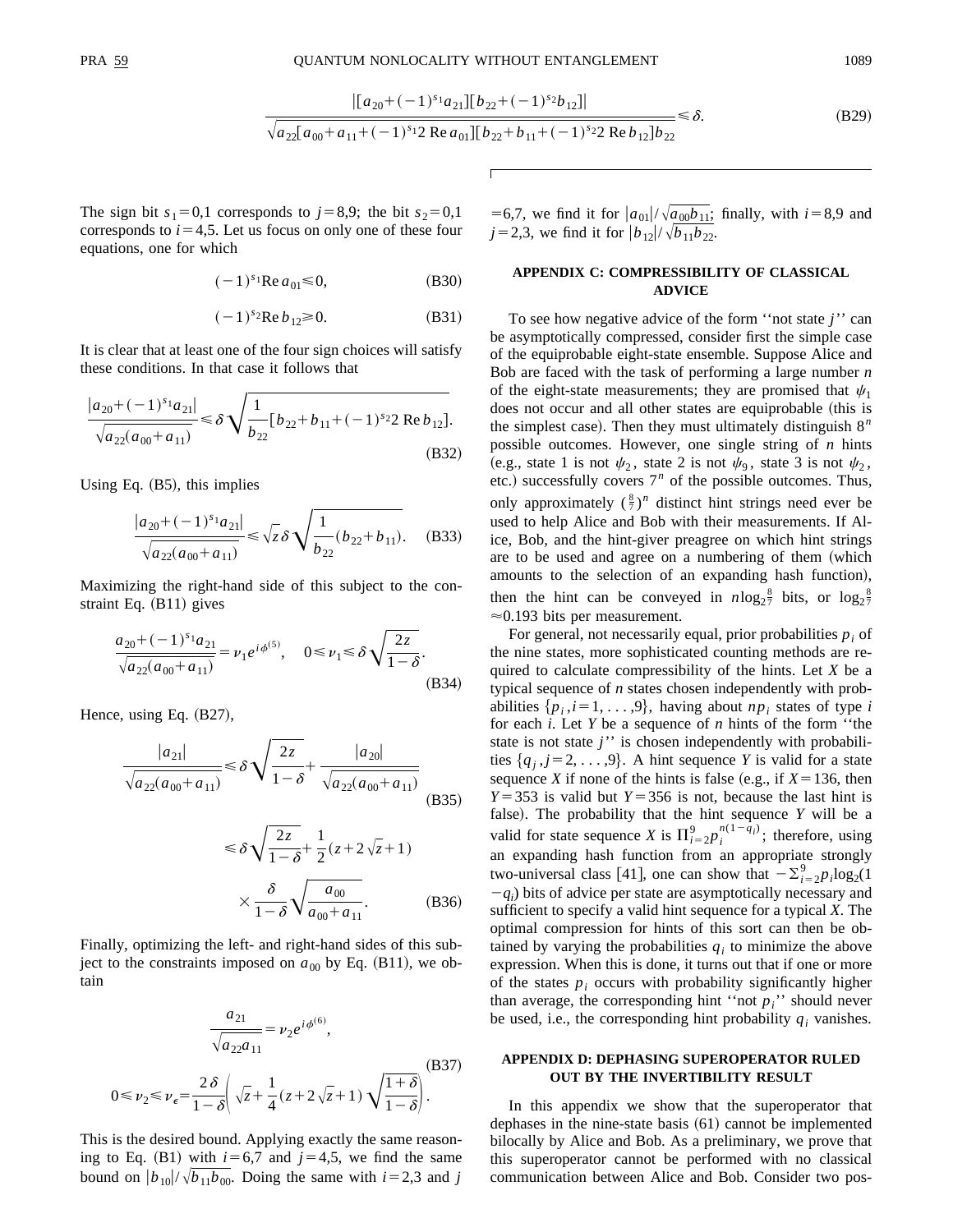sible input states to the superoperator,  $(1/\sqrt{2})(\psi_8 - \psi_9)$  and  $\psi_1$  [see Eq. (3)]. These states have the same reduced density operator for Alice, so if there is no communication the output states must have the same reduced density operator, but the dephasing superoperator requires that they be different [in the first case  $\frac{1}{2}(|0\rangle\langle0|+|1\rangle\langle1|)$  and in the second  $|1\rangle\langle1|$ . Thus the superoperator is not doable without communication.

Now we consider the case where some data stream  $m$  [see Eq.  $(10)$  has passed between Alice and Bob. Without loss of generality, we can assume that all the data transmission occurs before Alice and Bob trace out any of the ancilla Hilbert spaces that they have introduced [recall that the output space of Eq. (61) must be the same  $3\times3$  space as the input]. Now, adopting the ''continuumized'' view of superoperators that involve channel transmissions introduced in Sec. II D, we proceed with the proof by considering two separate cases.  $(i)$ If the input to the superoperator is one of the nine states  $\psi_i$ , the set of residual states  $S_m|\psi_i\rangle$  [Eq. (13)] at a certain instant become nonorthogonal, without any of the states being annihilated (non-annihilation is an obvious requirement of the dephasing superoperator). (ii) The residual states always remain orthogonal.

(i) Disproving the bilocality of the dephasing superoperator in the case where residual states become nonorthogonal is accomplished by the following discussion of *invertibility* for superoperators.

*Definition.* A superoperator  $S = \{S_i\}$  is *weakly invertible* relative to a set of pure states  $\{|v_k\rangle\}$  if there exist superoperators  $\mathcal{T}_i = \{T_{ij}\}\$  for each *i* such that the superoperator *U*  $=\{T_{ij}S_i\}$  satisfies

$$
U(|v_k\rangle\langle v_k|) = |v_k\rangle\langle v_k|
$$
 (D1)

for all *k*. Note that the conventional projection superoperator of Eq.  $(61)$  is one such operator of the form  $U$ .

Since the dephasing operator  $(61)$  is an example of an operator of the form of  $U$  in Eq.  $(D1)$ , any partial completion of the superoperator up to some instant, in particular the instant at which the residual states become nonorthogonal, must be weakly invertible. However, we can easily contradict this with the following lemma.

*Lemma*. If the superoperator  $S = \{S_i\}$  is weakly invertible relative to the set *V* of pure states, then for all  $|v_1\rangle$ ,  $|v_2\rangle$  $\in V$ , if  $|v_1\rangle$  and  $|v_2\rangle$  are orthogonal, then so are  $S_i|v_1\rangle$  and  $S_i|v_2\rangle$  for all *i*.

*Proof.* Let  $T_i$  be superoperators demonstrating the weak invertibility of *S*. Then, by definition, for all  $|v\rangle$  in *V*,

$$
\sum_{i,j} T_{ij} S_i |v\rangle\langle v| S_i^{\dagger} T_{ij}^{\dagger} = |v\rangle\langle v|.
$$
 (D2)

This implies that for all *i*, *j*,

- $[1]$  A. K. Ekert, Phys. Rev. Lett. **67**, 661 (1991).
- [2] C. H. Bennett, C. A. Fuchs, and J. A. Smolin, in *Quantum Communication, Computing, and Measurement*, edited by O. Hirota, A. S. Holevo, and C. M. Caves (Plenum, New York, 1997), p. 79; e-print quant-ph/9611006.

$$
T_{ij}S_i|v\rangle = \alpha_{ij}(v)|v\rangle \tag{D3}
$$

for some scalar  $\alpha_{ii}(v)$ . However, then

$$
(T_{ij}S_i|v_2\rangle)^{\dagger}(T_{ij}S_i|v_1\rangle) = \alpha_{ij}(v_1)[\alpha_{ij}(v_2)]^*\langle v_2|v_1\rangle = 0,
$$
\n(D4)

so

$$
\sum_{j} (T_{ij}S_i|v_2\rangle)^{\dagger} (T_{ij}S_i|v_1\rangle) = \langle v_2|S_i^{\dagger}S_i|v_1\rangle = 0. \quad (D5)
$$

(ii) Disproving the bilocality of the dephasing superoperator in the case where residual states always remain orthogonal throughout the period when Alice and Bob are communicating through the channel requires a different line of argument from case (i). First, we note that the calculation of Appendix B shows that if the states remain exactly orthogonal [cf. Eq.  $(B1)$ ], then each operator  $a_m$  and  $b_m$  must be exactly proportional to the identity operator; this in turn implies that each operation element is proportional to a product of an Alice and a Bob unitary operator,

$$
S_m = \alpha_m U_{mA} \otimes U_{mB} \,. \tag{D6}
$$

Note that by the conditions of Appendix B, the posterior probabilities must remain finite for this result to hold; however, as noted before, if this condition were not satisfied, it could be immediately argued that the superoperator could never result in the desired dephasing operator. In fact, of course, using Eqs.  $(11)$  and  $(12)$ , it is straightforward to show that the posterior probabilities  $p(\psi_i|m)$  remain identical to the prior probabilities  $p(\psi_i)$ ; no information about the states ever flows through the classical channel.

Given that the superoperator is constrained to be of the form Eq.  $(D6)$ , it is easy to complete the proof. Equation (D6) implies, for each state  $\psi_i$  of Eq. (3),

$$
U_{mA} \otimes U_{mB} | \alpha_i \otimes \beta_i \rangle = e^{i \theta_i} | \alpha_i \otimes \beta_i \rangle. \tag{D7}
$$

This implies

$$
U_{mA}|\alpha_i\rangle = e^{i\theta_{iA}}|\alpha_i\rangle \tag{D8}
$$

and a similar relation for  $B$ . (It is this last step that cannot be taken for the Bell-state dephasing case mentioned in the text.) Now, referring to Eq.  $(3)$ , considering cases  $i=1,2,4$ shows that  $U_{mA}$  is diagonal in the  $|0,1,2\rangle$  basis; then  $i=8,9$ shows that  $\langle 0|U_{mA}|0\rangle = \langle 1|U_{mA}|1\rangle$  and  $i=6,7$  shows that  $\langle 1|U_{mA}|1\rangle = \langle 2|U_{mA}|2\rangle$ . Thus  $U_{mA}$  and similarly  $U_{mB}$  are proportional to the identity operator. However, the identity superoperator can be done without any classical communication and the argument at the beginning of this appendix shows how this possibility is excluded.

This completes the proof for both cases.

- [3] H. Buhrman, R. Cleve, and A. Wigderson, in *Proceedings of the 30th Annual ACM Symposium on the Theory of Computing*, Dallas, 1998 (ACM, Los Alamitos, 1998), p. 63; e-print quant-ph/9802040.
- [4] C. H. Bennett, G. Brassard, C. Crepeau, R. Jozsa, A. Peres,